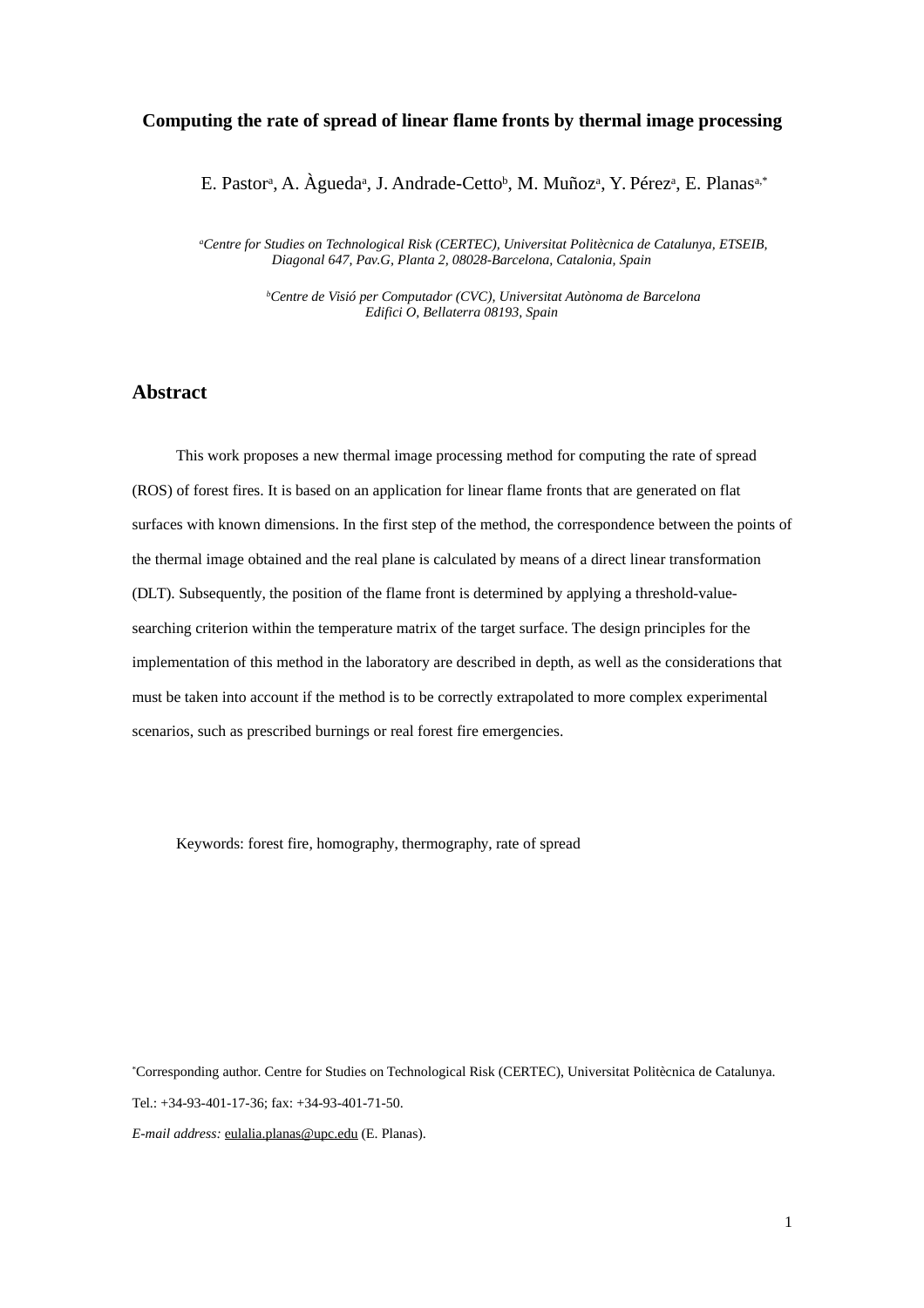# **1.Introduction**

Rate of spread (ROS) is one of the most significant parameters in the description of forest fire behaviour, since it is directly related to fire intensity [1] and flame front geometry [2] and, thus, to the levels of danger associated with its propagation. In forest fire emergency management, knowing this parameter is crucial. Therefore, a great deal of scientific research is devoted to this field, which centres either on mathematical modelling [3] or on experimental assessment for the validation of models.

Various methods can be used to experimentally assess the ROS, and their success depends on the extent to which straightforward implementation, reliability, precision, feasibility of extrapolation to other experimental scenarios (small scale, field scale and real scale) and cost come together.

Historically, very simple conceptual procedures have been used to experimentally determine the ROS. These are based on calculating the time that the front takes to cover certain known distances, by means of the integration of several warning systems within the experimental scenario. Thus, a known linear arrangement of warning elements of an acoustic, mechanical, electrical or simply visual nature, which go off and give a signal during the passage of a fire front, makes it easy to calculate the ROS immediately. One of the most commonly used systems consists in the equidistant positioning of cotton or nylon threads perpendicular to the fire spread direction, in such a way that when the fire spreads it burns through them along its path. By recording the moment at which each thread breaks and by knowing its position, the rate of spread is calculated as the derivative of the distance in relation to time. This system is applicable to experimental fires on a laboratory scale, but it is difficult to extrapolate to field experiments, as it is restricted to those areas in which the features of the landscape and the fuel cover allow the threads to be fixed and observed. It is often difficult to obtain wholly reliable measurements of the ROS because of impaired visibility due to such factors as smoke formation, safety distances and vegetation structure. Moreover, this method only serves to measure the ROS from the most advanced sector of the front, which is the maximum ROS value, since this is the part that breaks the thread and, therefore, determines the point in time to be recorded. Thus, in those cases in which the fire deviates substantially from its linearity, this measurement is not representative of the spreading of the whole fire front.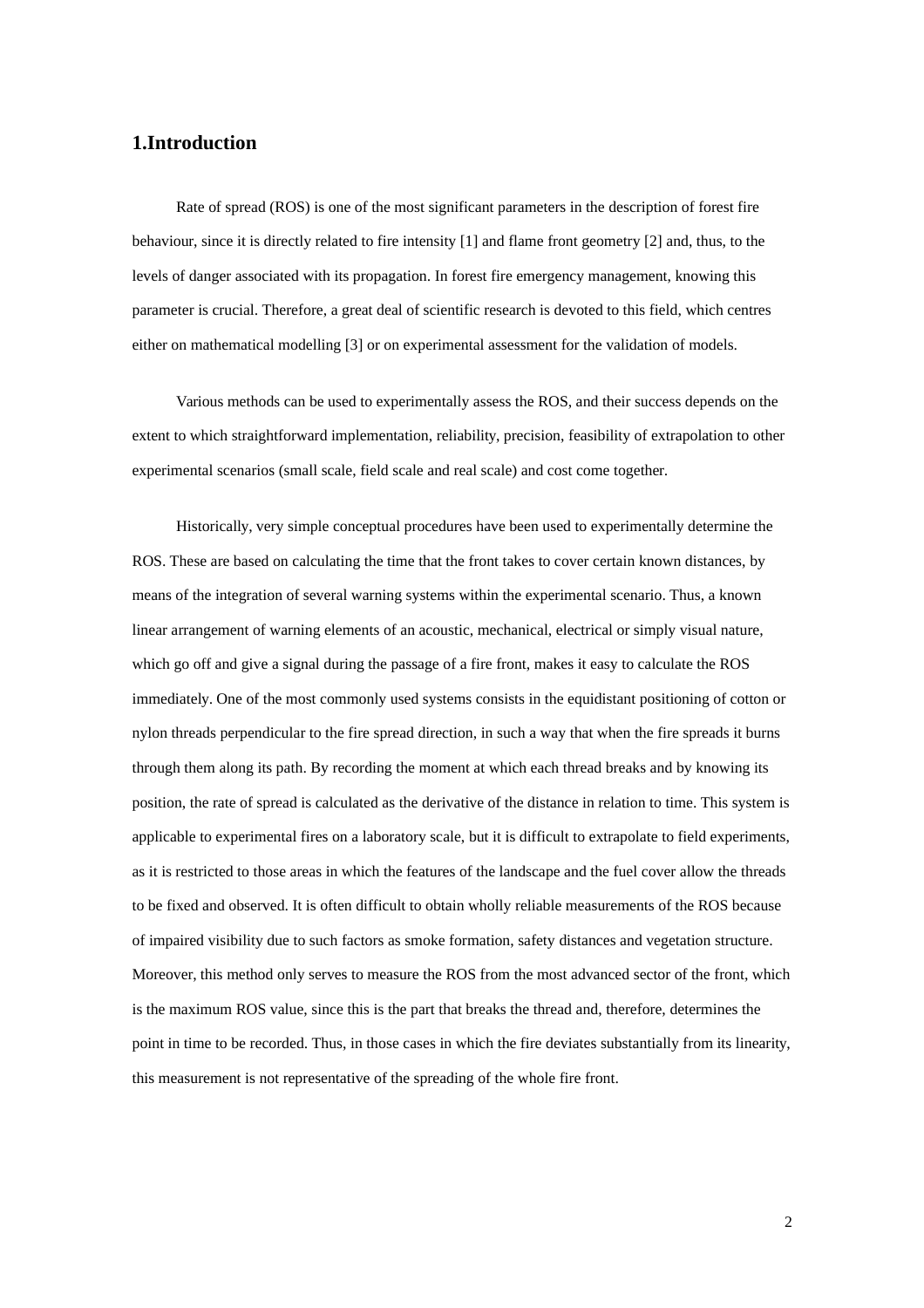In order to overcome some of these drawbacks, a very similar technique is often used in which the fixed parameter is not the position of the marker but the time. This procedure consists in throwing numbered metal sticks into the flame front at known time intervals [4]. Once the fire has passed, the distances between the successive markers are measured in order to match them with the time they were thrown and thus obtain the ROS. Nevertheless, this technique also has shortcomings, such as its dependency on the accuracy of the throwing and on whether the markers are actually found.

These types of methods are not technically complex, nor do they entail very high costs. However, their precision and feasibility decrease drastically when they are extrapolated to more complex experimental scenarios. Therefore, they are considered to be totally unfeasible for real forest fire emergencies.

During recent years, in reply to these weaknesses, new techniques have appeared based on discrete or continuous fire monitoring by image acquisition with either IR or video cameras. These techniques are becoming widespread in the field of forest fires due to their high precision and versatility with regard to experimental scenarios [5,6]. They are based on the detection of the fire front position by remote sensing; therefore, they are applicable in the most extreme experimental conditions and even in real forest fires. Moreover, rapid advances in technology have made these equipments less costly and therefore more accessible to widespread use. Nonetheless, its use undoubtedly involves technical complexities at all stages (such as the calibration of the equipment in accordance with the experimental scenario and the final computation of the ROS), which means that these techniques are not often used to compute ROS, or that the results may be difficult to optimize once they have been obtained.

Within this group of technologies, the use of IR thermography is perhaps the most paradigmatic, since its potential is huge and the quality of the data that may be extracted is high. This technique allows the fire front position to be detected even in those situations in which the fire spreads accompanied by thick smoke and is therefore invisible to the human eye. Moreover, it allows valuable information about the fire temperature profile [7,8] and the fire intensity to be extracted. However, this technique is one of the most difficult to implement.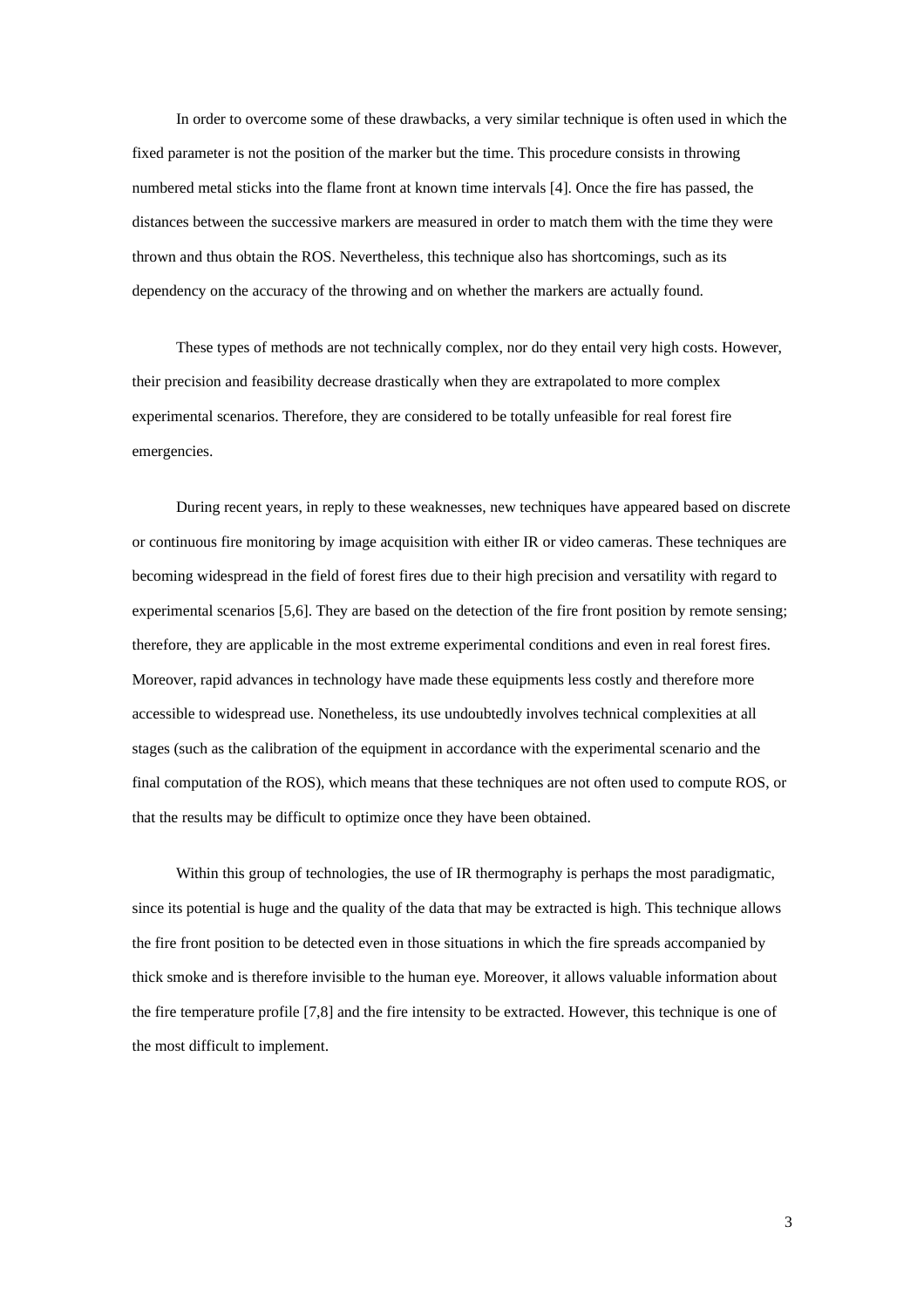Therefore, the main objective of this work was to develop a simple and very practical method for computing the ROS of a flame front from a sequence of images recorded by an IR camera. The procedure was initially applied to laboratory forest fires, on a flat fuel bed with known dimensions. In the following sections, all the steps are detailed and the technical criteria and the mathematical tools needed for its practical implementation are provided. Finally, technical guidelines for the correct extrapolation of this method to experimental scenarios on a large scale are provided.

## **2.Description of the method**

Methods for determining ROS that are based on forest fire monitoring by cameras involve a preliminary step during which the technical conditions for image acquisition are set and then the computation and processing of the images acquired, in order to reach the final ROS value.

Thus, several considerations must first be taken into account in order to select the correct position and calibration parameters of the equipment. In the case of video cameras, this is not a complex procedure, but in IR thermography, certain variables that have a significant influence on the correct functioning of this technology must be identified.

#### *2.1Prior tunings*

Suitable parameters must be selected initially to ensure that the IR equipment works correctly. The following items must be taken into consideration:

> *Geometric parameters.* The first condition that must be taken into account is the position of the camera relative to the target. This decision is not always easy, above all in the case of mobile targets such as fire fronts. It must be determined whether the target will be recorded in a perpendicular or parallel direction, and in the latter case, whether it is better to record the target as it approaches the sensor or as it moves away from it. This decision is often dictated by environmental conditions, but whatever the case, the effects must be assessed, since the IR radiation captured by the sensors strongly depends on the relative position of the emitter and the receiver sources. However, once the direction is ascertained, the distance between the sensor and the target must be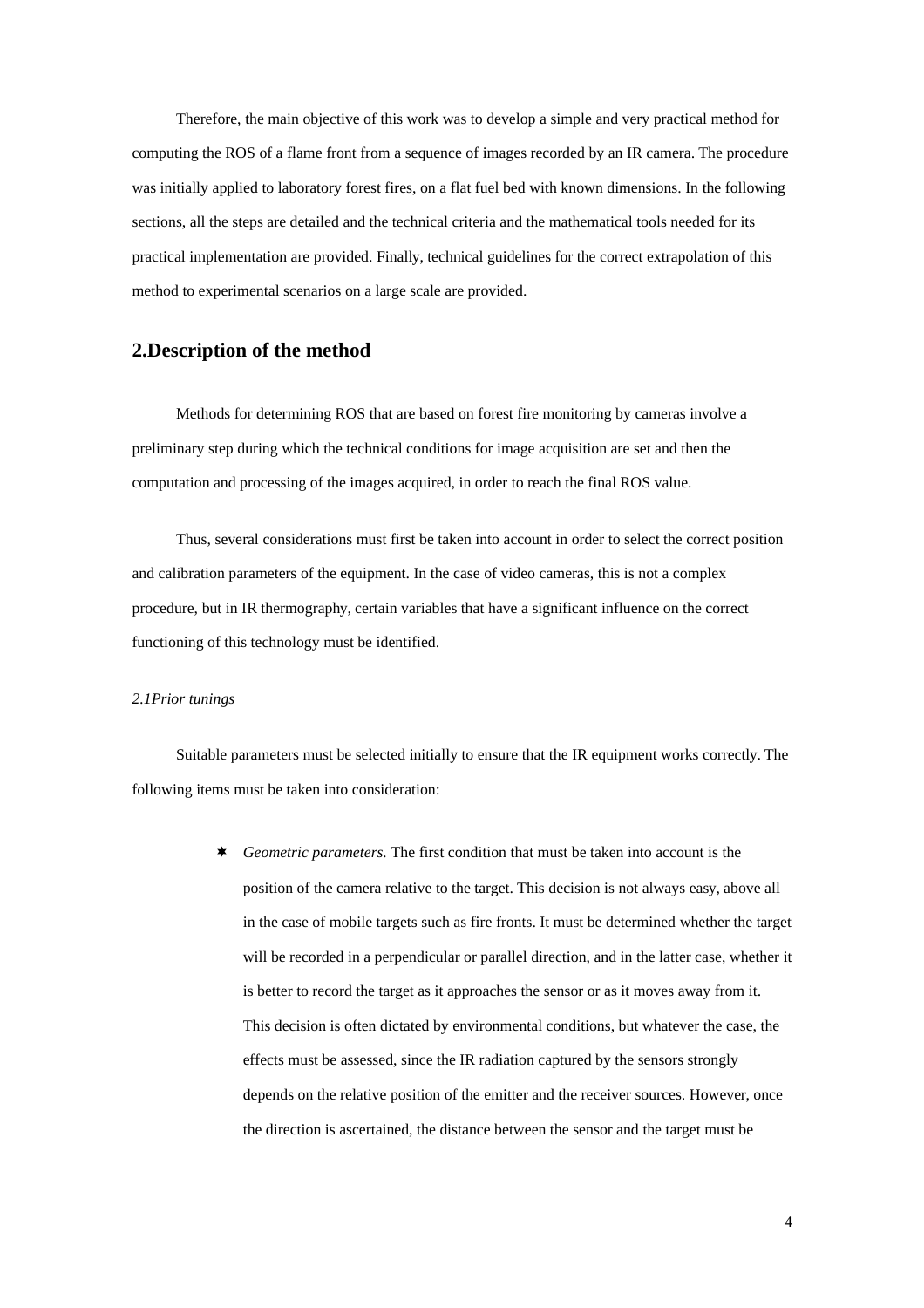considered, as it determines the pixel dimension of the images recorded and the optics of the system.

- *Environmental parameters.* The ambient temperature and relative humidity must be known in order to work with the IR cameras. These variables, together with the distance between the sensor and the target, are needed to estimate the atmospheric transmissivity, which is a key parameter in determining the radiation from the fire that is absorbed by the atmosphere.
- *Thermometric parameters.* Some attention must be paid to the spectral range that the IR camera can detect, since in certain experimental scenarios it may condition the sensitivity of the camera and the accuracy of the measurement. Finally, the emissivity value of the target must be taken into account; this parameter must be chosen correctly if true values are to be obtained for temperature and heat power [9].

This stage prior to the method for evaluating the ROS is determined by the features of the experimental scenario and by the thermography equipment available. Moreover, the parameters involved are more or less important depending on the use that is ultimately made of the thermal images recorded. Thus, the adequate selection of environmental and thermometric parameters is essential for an accurate study of forest fire temperature profiles, while the fine-tuning of these parameters is not an indispensable requirement for computing the ROS.

Once the above-mentioned parameters have been set, the conditions related to the image acquisition process, i.e. hardware and software requirements, must be considered. At present, recording sequences of thermal images with the IR cameras available on the market may be computer controlled. The minimum advisable hardware requirements are a Pentium III at 1 GHz with 128 Mb, although this depends on the IR device used; concerning software requirements, an IR camera-controlling driver with an image acquisition and communications package is needed. Generally, this tool, together with a specific code for thermal image processing, is provided by the manufacturer.

The method developed for computing the ROS makes use of the ThermaCAMTM Researcher 2001 software for data acquisition, since that is the code that is available commercially. This code allows thermal images to be easily converted into intelligible information for Matlab ®, which is one of the most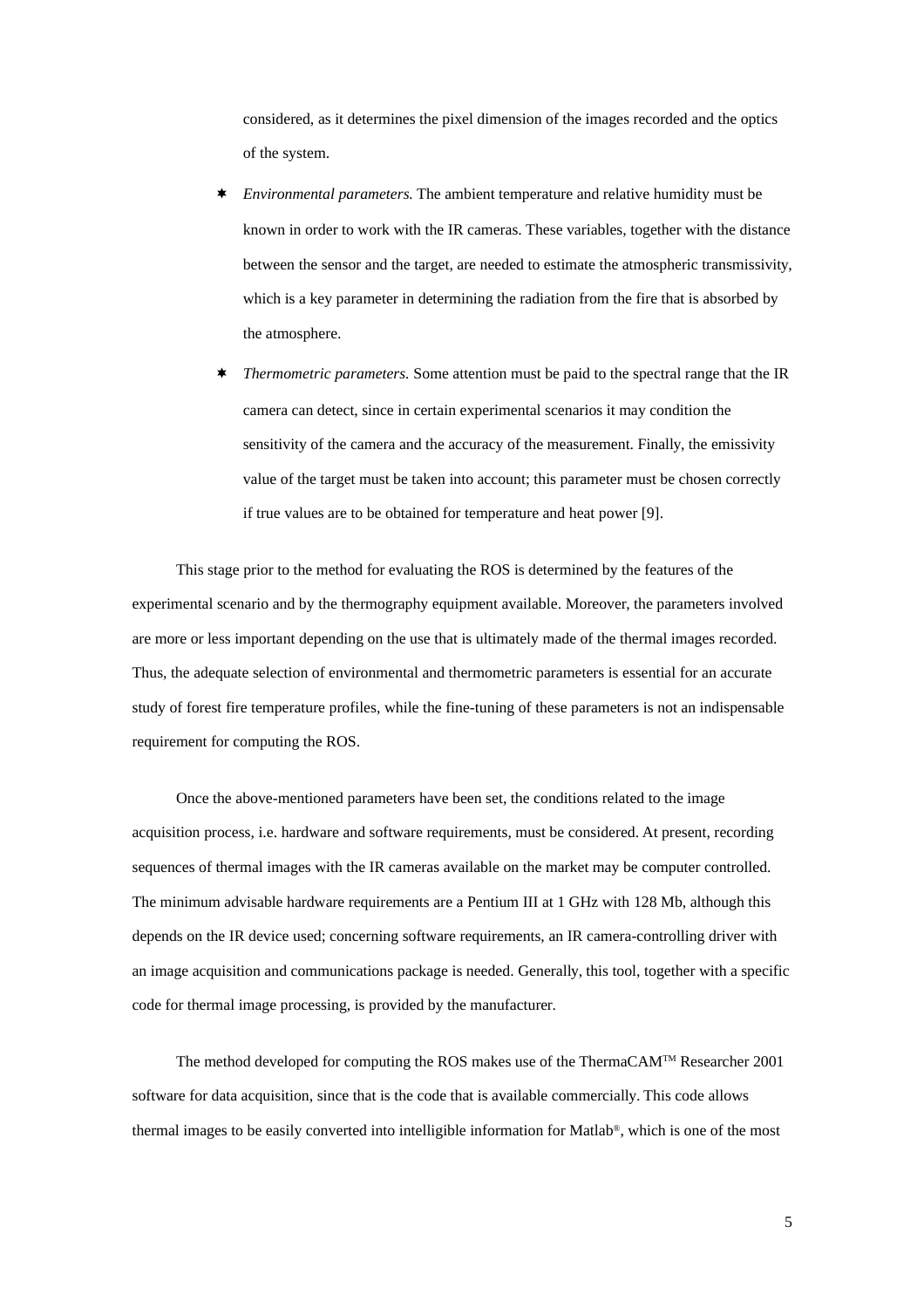commonly used mathematical tools in the field of engineering, due to its versatility and computational capacity; and was used in this study to compute the ROS.

#### *2.2Computing the rate of spread*

In general, the first issue one must consider when using the majority of these ROS calculation methods is finding the correspondence between the coordinate system of the image, which is expressed in pixels, and the real coordinate system, which is expressed in metres or centimetres. This correspondence makes it possible to locate the real position of the flame front, since its position in the images is known. Once this issue is solved, it is necessary to detect the flame front's position as a function of time in order to ascertain an ROS value.

The calculation method designed involved two steps. The first was to develop a function to compute a matrix of correspondences between the pixels in the image and their position in the real plane. In the second step, another function was defined to detect the position of the flame front as a function of time. Both functions were developed using Matlab ®; they were named 'homografia.m' and 'velocitat.m' respectively [10]. Their structure and the items considered during their definition are stated below. Nevertheless, before going into any detail, the most important criteria related to the design of the two functions must be taken into account. These criteria are as follows:

- a) The technique used to compute the point correspondence matrix demands that the flame front move forward on a flat surface (whether sloped or not) of known dimensions. Despite this restriction, the technique was selected because of its simplicity. The extrapolation of this technique to more complex scenarios is tackled later in this paper.
- b) As has already been mentioned, by using the ThermaCAM<sup>TM</sup> Researcher 2001 software, it is possible to store varied data of an image in a Matlab ® matrix format file. Since the computational space for images is three times higher than for simple matrices, only the temperature matrix (one of the matrices stored in the Matlab ® file) was used to detect the flame front's position. This matrix, which is of the same size as the corresponding image, contains the temperature of the corresponding pixel in each cell. Other matrices in the Matlab<sup>®</sup> file contain operational data on the camera, such as the exact time at which the image was recorded.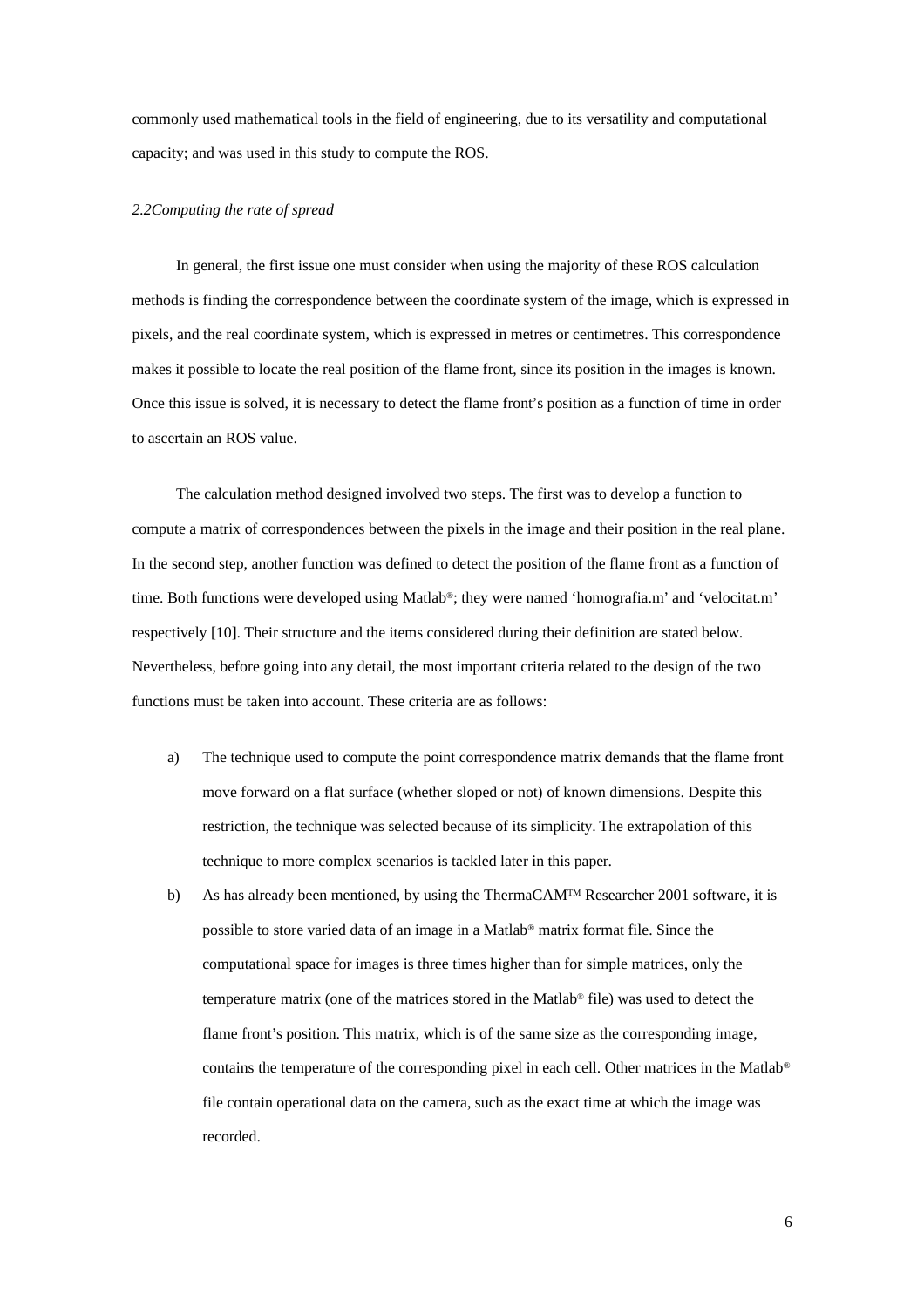#### **Calculating the homography matrix**

In general, when flame fronts are filmed, either in a laboratory or in an open field, images cannot be recorded from a completely perpendicular position above the advancing flame front's surface. For this reason, a projective vision of the scene is always recorded. This means that filmed surfaces show a geometrical distortion and, thus, the first step in computing the ROS is to determine the correspondence between the points on the recorded image and the real plane.

To solve this issue, a multiple view projective geometry technique was used, and what is known as the planar homography matrix  $H$ , was determined. An homography is the biunivocal geometric transformation between two planes or of a plane with itself, which transforms in such a way that every straight line on a plane corresponds to a straight line on the other plane, and a point on the first straight line corresponds to a point on the other straight line. Therefore, the *H* matrix is the one that relates the pixels of the images to their position on the real surface.

If we begin by studying a flat surface, we only need to know the correspondence between four points in the image and their real position to compute the *H* matrix. If the dimensions of the real surface on which the flame front advances are known, the four vertices can be selected.

If the reference system used is centred on one of the four vertices, the coordinates of the other vertices will be in accordance with the dimensions of the study area and the point of origin selected. In a two-dimensional Euclidian space  $(R^2)$ , and for this case study, the coordinates of these four points can be expressed as shown in Figure 1. Given the fact that the plane on which they are located has a certain perspective, these points are in the two-dimensional projective space  $P^2$ . When working in this space, points are represented by a 3 x 1 vector of homogeneous coordinates. A vector has homogeneous coordinates when its last component is exactly 1. Therefore, when writing a vector's coordinates, this last component must be appended.

#### **Figure 1.**

The *H* matrix is calculated by applying the simple direct linear transformation (DLT) algorithm, which is described in detail in [11]. Given that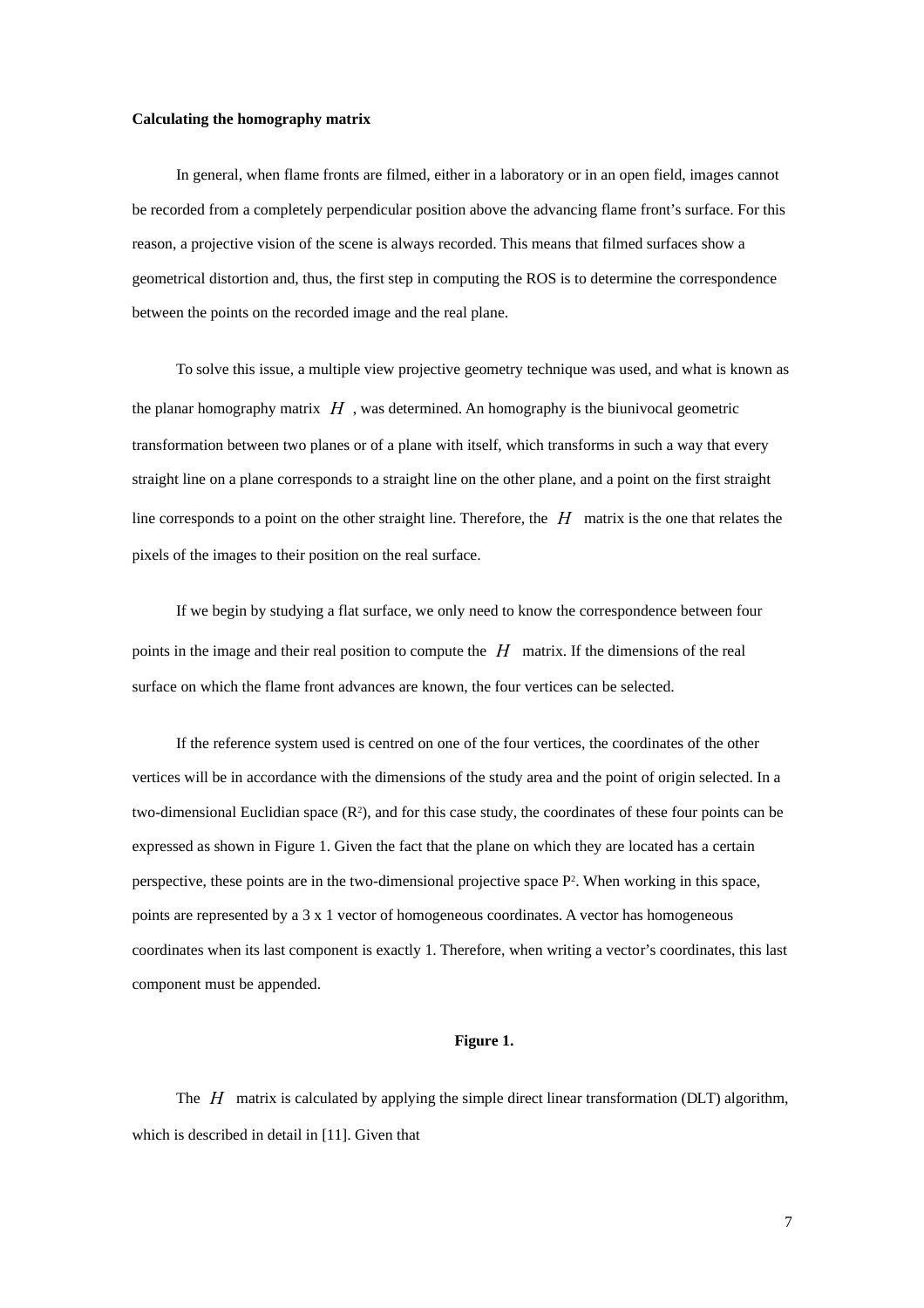$X_i'$  is a homogeneous column vector that contains the coordinates of the vertex *i* (for  $i=1, \ldots, 4$ ) of the real surface (values are expressed in meters), and

 $X_i$  is a column vector that contains the coordinates of the vertex *i* (for  $i = 1, \ldots, 4$ ) on the image (values are expressed in pixels),

in accordance with the example shown in Figure 2, vectors  $X_i'$  and  $X_i$  take the following values:

$$
X_{1}^{'} = \begin{pmatrix} 0 \\ 1 \\ 1 \end{pmatrix}, \quad X_{2}^{'} = \begin{pmatrix} 0 \\ 0 \\ 1 \end{pmatrix}, \quad X_{3}^{'} = \begin{pmatrix} 1 \\ 0 \\ 1 \end{pmatrix} \quad \text{and} \quad X_{4}^{'} = \begin{pmatrix} 1 \\ 1 \\ 1 \end{pmatrix} \tag{1}
$$

$$
X_1 = \begin{pmatrix} 2I \\ 186 \\ 1 \end{pmatrix}, X_2 = \begin{pmatrix} 57 \\ 72 \\ 1 \end{pmatrix}, X_3 = \begin{pmatrix} 274 \\ 78 \\ 1 \end{pmatrix} \text{ and } X_4 = \begin{pmatrix} 310 \\ 194 \\ 1 \end{pmatrix}
$$
 (2)

#### **Figure 2.**

For both sets of points, if they are written in a matrix format, Expressions (1) and (2) may be written:

$$
X = \begin{bmatrix} X_1' & X_2' & X_3' & X_4' \end{bmatrix} = \begin{bmatrix} 0 & 0 & 1 & 1 \\ 1 & 0 & 0 & 1 \\ 1 & 1 & 1 & 1 \end{bmatrix}
$$
 (3)

$$
X = \begin{bmatrix} X_1 & X_2 & X_3 & X_4 \end{bmatrix} = \begin{bmatrix} 2I & 57 & 274 & 310 \\ 186 & 72 & 78 & 194 \\ 1 & 1 & 1 & 1 \end{bmatrix}
$$
 (4)

In order to ensure that the resulting homography matrix does not depend on the coordinate system in which the points are expressed, both sets of points are normalized separately before the DLT algorithm is applied to compute *H* . The data normalization method consists in isotropically translating and scaling the coordinates, so as to bring the centroid of the set of all points to the origin and so that the average distance of each point from the origin is equal to  $2^{1/2}$ .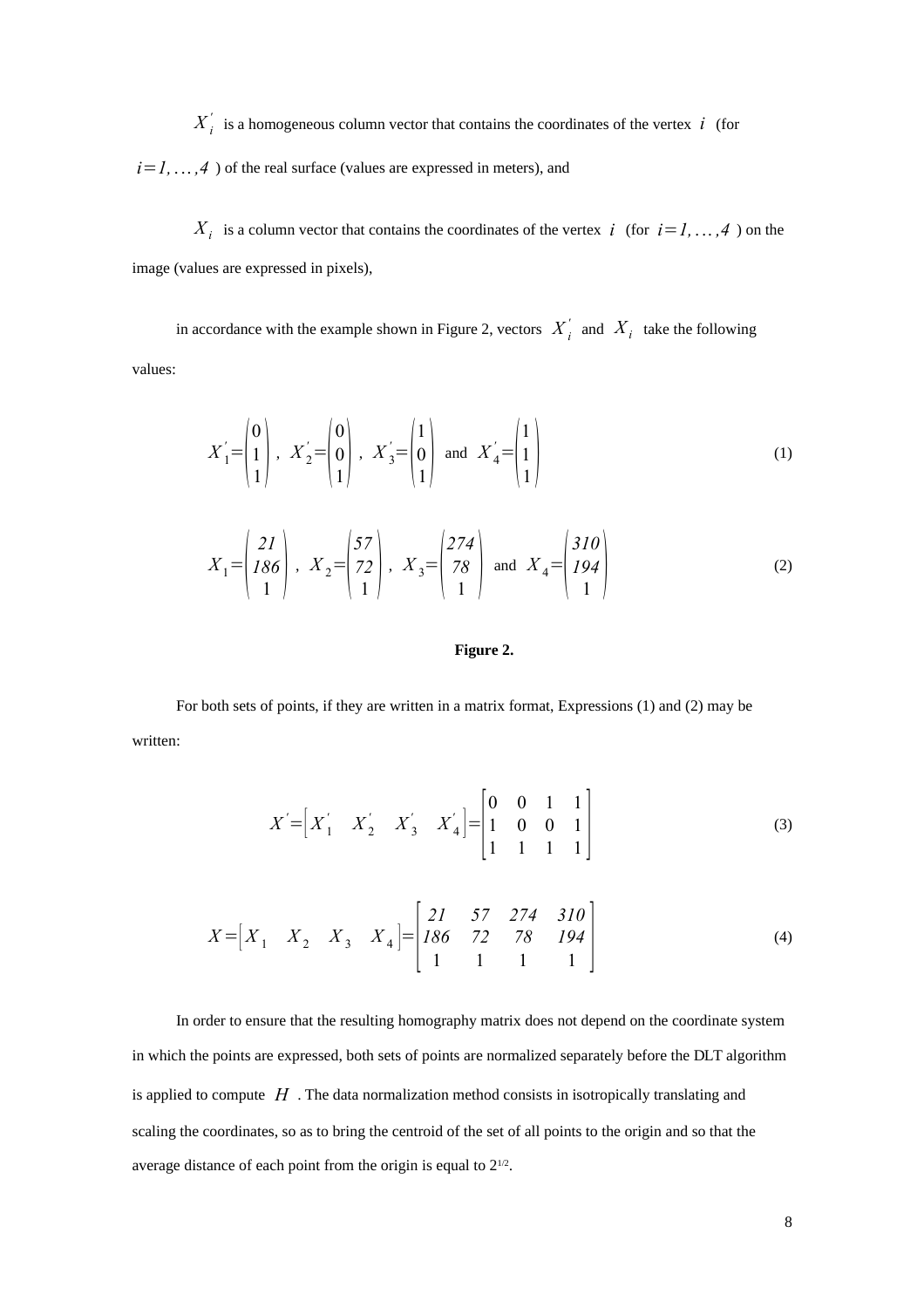This normalization procedure transforms matrices  $X'$  and  $X$  into  $\hat{X}'$  and  $\hat{X}$  respectively (see Expressions (5) and (6) for this example). In Figure 3, the xy coordinates of points  $X'_i$  and  $\hat{X}'_i$  of matrices  $X'$  and  $\hat{X}'$ , and the xy coordinates of points  $\hat{X}_i$  of matrix  $\hat{X}$  are graphically represented. The xy coordinates of points  $X_i$  are not plotted in this figure because their inclusion would

make it difficult to visualize the other points.

$$
\hat{X} = \begin{bmatrix} \hat{X}'_1 & \hat{X}'_2 & \hat{X}'_3 & \hat{X}'_4 \end{bmatrix} = \begin{bmatrix} -1 & -1 & 1 & 1 \\ 1 & -1 & -1 & 1 \\ 1 & 1 & 1 & 1 \end{bmatrix}
$$
(5)

$$
\hat{X} = \begin{bmatrix} \hat{X}_1 & \hat{X}_2 & \hat{X}_3 & \hat{X}_4 \end{bmatrix} = \begin{bmatrix} -1.4681 & -1.1024 & 1.1024 & 1.4681 \\ 0.54356 & -0.61468 & -0.55372 & 0.62484 \\ 1 & 1 & 1 & 1 \end{bmatrix}
$$
\n(6)

### **Figure 3.**

Once the normalization is applied, the process of obtaining  $\hat{H}$  begins. The notation of  $\hat{H}$  is accompanied by a hood to make it clear that it will be necessary to denormalize it afterwards.

The DLT is given by the following expression:

$$
\hat{\boldsymbol{X}}_i = \hat{\boldsymbol{H}} \cdot \hat{\boldsymbol{X}}_i \tag{7}
$$

This condition must be met by all four vertices previously quoted. Thus, the above expression may be written as follows: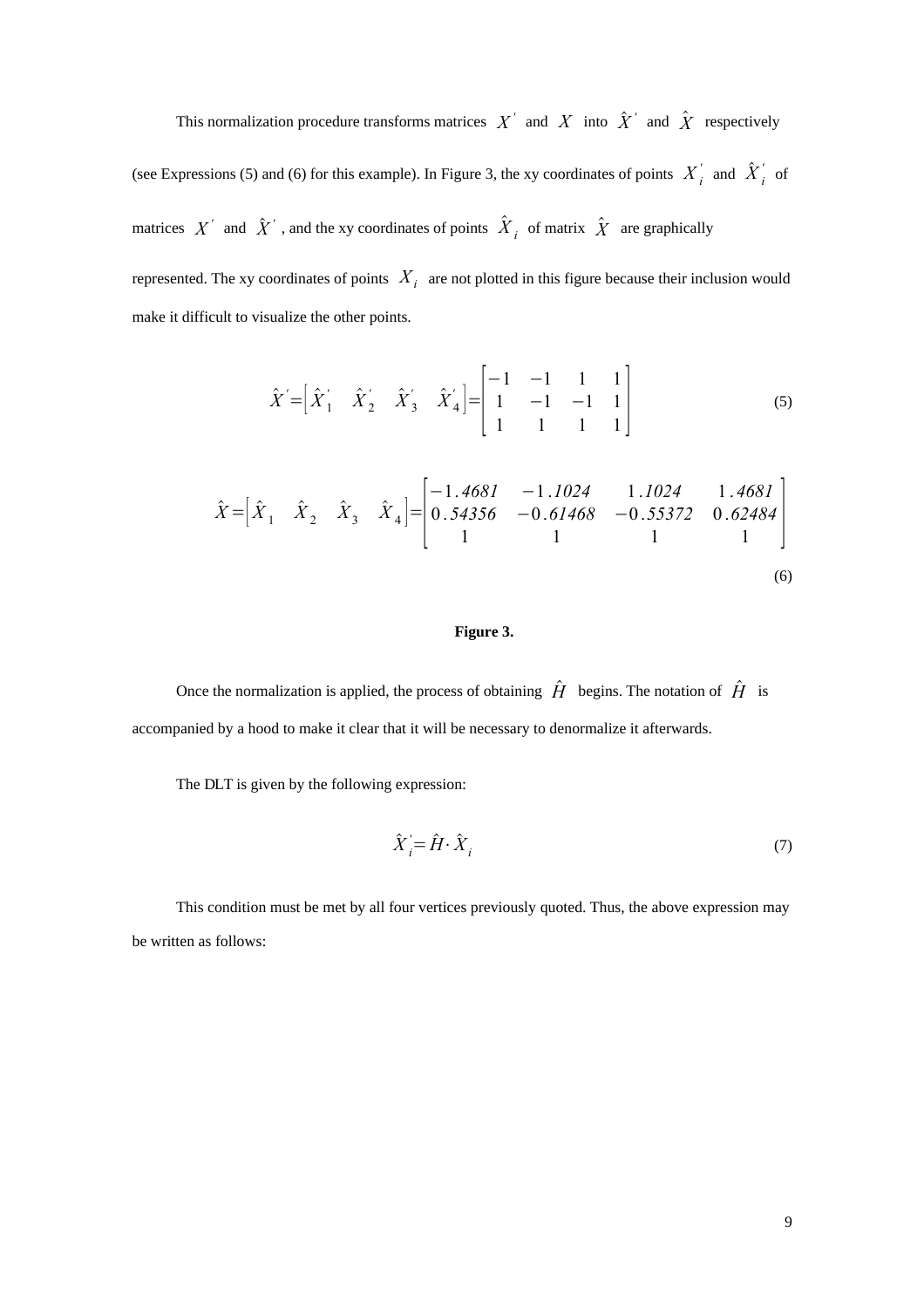$$
\begin{bmatrix} \hat{X}'_1 & \hat{X}'_2 & \hat{X}'_3 & \hat{X}'_4 \end{bmatrix} = \begin{bmatrix} h_{11} & h_{12} & h_{13} \\ h_{21} & h_{22} & h_{23} \\ h_{31} & h_{32} & h_{33} \end{bmatrix} \cdot \begin{bmatrix} \hat{X}_1 & \hat{X}_2 & \hat{X}_3 & \hat{X}_4 \end{bmatrix}
$$
\n(8)

The  $X_i^{'}$  vectors and the vectors resulting from the  $\hat{H} \cdot \hat{X}_i$  multiplication are not equal since they were defined in homogeneous coordinates. They have the same direction but may differ in magnitude by a non-zero scale factor. Therefore, Expression (7) is not always valid. Nevertheless, by expressing this relation in terms of a cross vector product, a simple, linear solution may be found for *H* :

$$
\hat{X}'_i \times \hat{H} \cdot \hat{X}_i = 0 \tag{9}
$$

If the *j*-th row of the  $\hat{H}$  matrix is denoted by  $h^{jT}$  and the fact that  $\hat{H}$  is a 3 x 3 matrix is taken into account, we get:

$$
\hat{H} \cdot \hat{X}_i = \begin{bmatrix} h^{1T} \\ h^{2T} \\ h^{3T} \end{bmatrix} \cdot \hat{X}_i = \begin{bmatrix} h^{1T} \cdot \hat{X}_i \\ h^{2T} \cdot \hat{X}_i \\ h^{3T} \cdot \hat{X}_i \end{bmatrix}
$$
\n(10)

in which the superscript "T" included in the notation of  $h^{jT}$  indicates that it is a row vector.

Moreover, if we write 
$$
\hat{X}'_i = \begin{pmatrix} x'_i \\ y'_i \\ w'_i \end{pmatrix}
$$
, the cross product may be given explicitly as:

$$
\hat{X}_i' \times \hat{H} \cdot \hat{X}_i = \begin{vmatrix} y_i' \cdot h^{3\mathbf{T}} \cdot \hat{X}_i - w_i' \cdot h^{2\mathbf{T}} \cdot \hat{X}_i \\ w_i' \cdot h^{1\mathbf{T}} \cdot \hat{X}_i - x_i' \cdot h^{3\mathbf{T}} \cdot \hat{X}_i \\ x_i' \cdot h^{2\mathbf{T}} \cdot \hat{X}_i - y_i' \cdot h^{1\mathbf{T}} \cdot \hat{X}_i \end{vmatrix} = 0
$$
\n(11)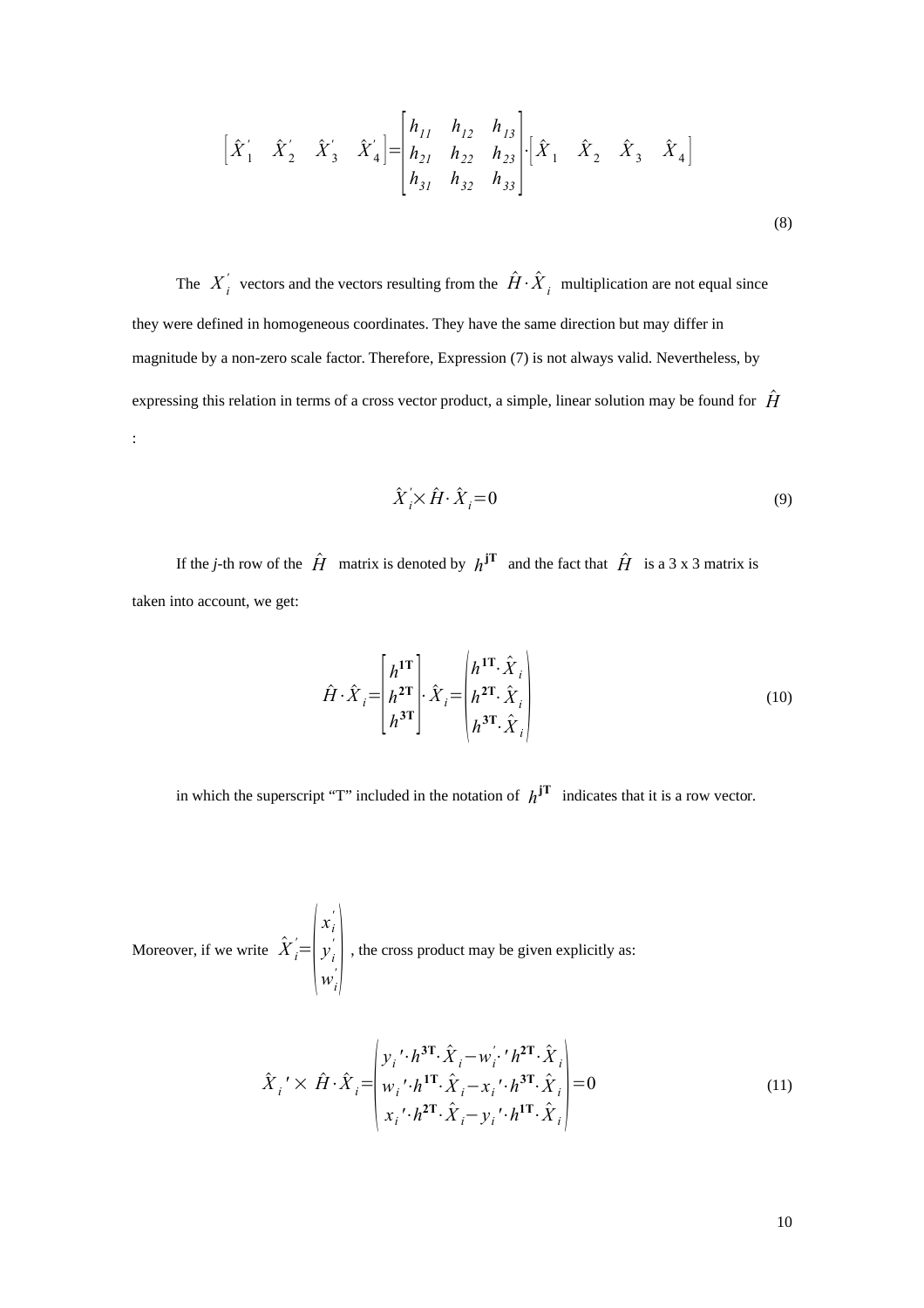Since  $h^{jT} \cdot \hat{X}_i = \hat{X}_i^T$  $\int_{i}^{T} \cdot h^{j}$  and  $h^{j} = (h^{j})^{T}$ , for  $j = 1, ..., 3$ , the previous vector may be

written in the form of a set of three equations in the entries of  $\hat{H}$ .

$$
\begin{bmatrix}\n0^T & -w_i' \cdot \hat{X}_i^T & y_i' \cdot \hat{X}_i^T \\
w_i' \cdot \hat{X}_i^T & 0^T & x_i' \cdot \hat{X}_i^T \\
-y_i' \cdot \hat{X}_i^T & x_i' \cdot \hat{X}_i^T & 0^T\n\end{bmatrix} \cdot \begin{bmatrix}\nh^1 \\
h^2 \\
h^3\n\end{bmatrix} = 0
$$
\n(12)

Expression (12) takes the form  $\hat{A}_i \cdot h = 0$ , where  $\hat{A}_i$  is a 3 x 9 matrix and  $h$  is a column

vector with 9 cells. The vector  $h$  is made up of the entries of the  $\hat{H}$  matrix:

$$
h = \begin{pmatrix} h_1 \\ h_2 \\ h_3 \\ h_4 \end{pmatrix} = \begin{pmatrix} h_{11} \\ h_{12} \\ h_{21} \\ h_{22} \\ h_{23} \\ h_{31} \\ h_{32} \\ h_{33} \end{pmatrix}
$$
 (13)

Matrix  $\hat{A}_i$  is computed for each of the four vertices, and then a new 12 x 9 matrix  $\hat{A}$  is created with the entries of all four matrices (see Expression (14)).

$$
\hat{A} = \begin{bmatrix} \hat{A}_1 \\ \hat{A}_2 \\ \hat{A}_3 \\ \hat{A}_4 \end{bmatrix} \tag{14}
$$

To find the values for the entries in  $\hat{H}$ , the overdetermined set of equations  $\hat{A} \cdot h = 0$  must be solved. A least squares solution for this set of equations may be computed by decomposing  $\hat{A}$  into singular values. Specifically, if  $\hat{A} = U \cdot D \cdot V^T$  and *D* runs diagonally and has positive diagonal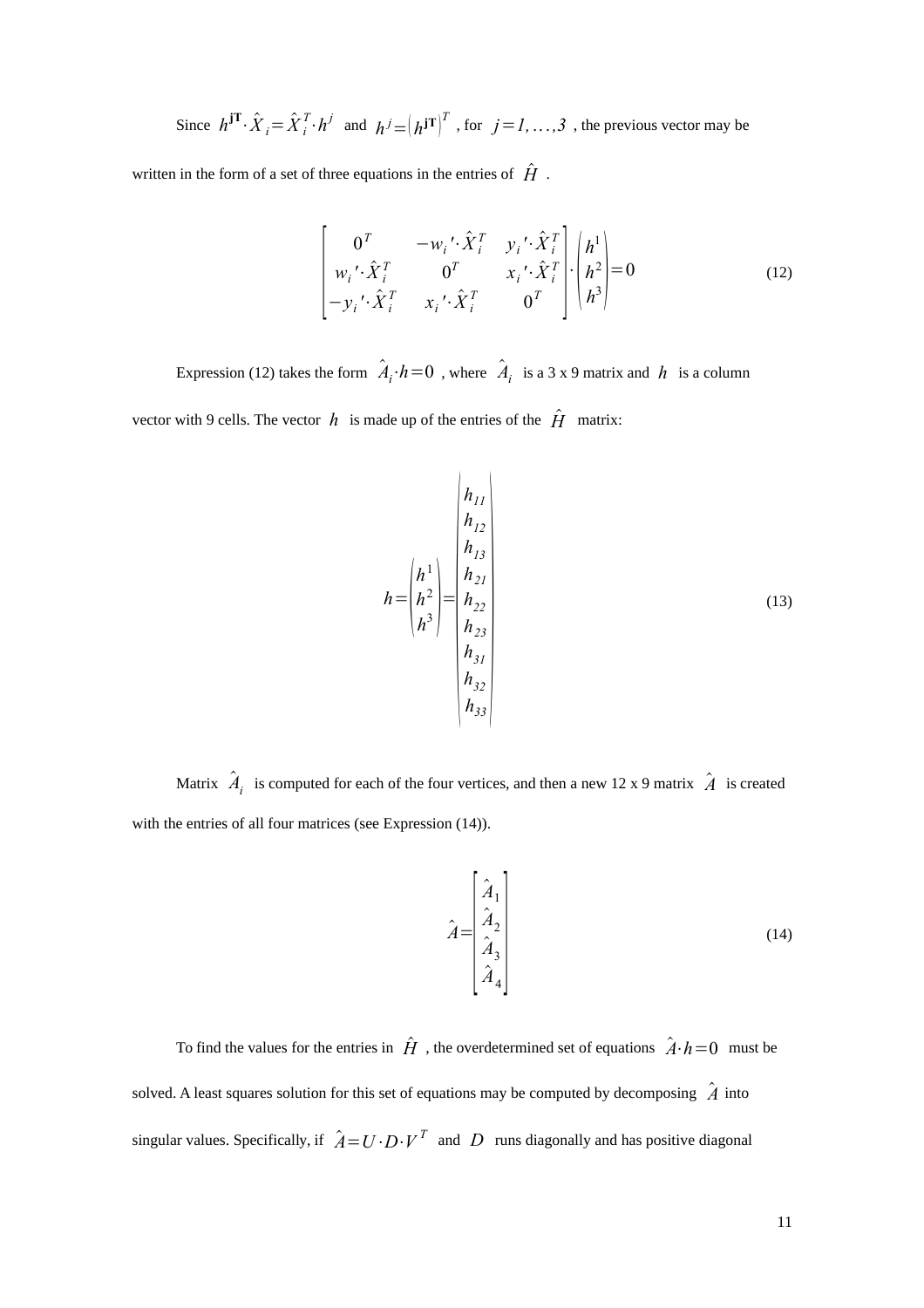entries, which are arranged in descending order along the diagonal line, then *h* , the singular vector associated to the smallest singular value of  $\hat{A}$ , and is given by the last column of  $V$ .

As a last step, the matrix  $H$  is obtained by denormalizing the matrix  $\hat{H}$ .

The 'homografia.m' function makes it possible to obtain  $H$  automatically, as has been explained in preceding paragraphs, independently of the real surface size and of the thermographic camera position. Nevertheless, if the configuration is different from that described in this work and one wishes to use the same function for the determination of  $H$ , the  $X'$  matrix must be changed. In addition, the image file name must be replaced with the one corresponding to a recorded image of the own facility.

This matrix is necessary for calculating the rate of spread of the flame front, as explained in the following paragraph.

#### **Calculating the rate of spread**

The images obtained with the thermographic camera allow us to ascertain the temperature corresponding to each pixel in the image, which at the same time corresponds to a given point on the real surface under study. In order to obtain the temperature distribution on the real surface, the area is considered to be a matrix of points, and each of these points will have a corresponding position. From the inverse of the homography matrix obtained from the 'homografia.m' function, the position in the coordinate system associated to the image can be obtained. The temperature value stored in each one of these positions is what is introduced in the matrix corresponding to the surface under study.

In order to determine the position of the flame front at each point in time, it is necessary to establish a search criterion within the temperature matrix corresponding to the surface under study. To simplify this task, the matrix was normalized according to the following equation:

$$
T_{k} = \frac{\left(T_{k} - T_{min}\right)}{\left(T_{max} - T_{min}\right)}\tag{15}
$$

where

 $T_k^{'}$ 

is the normalized temperature value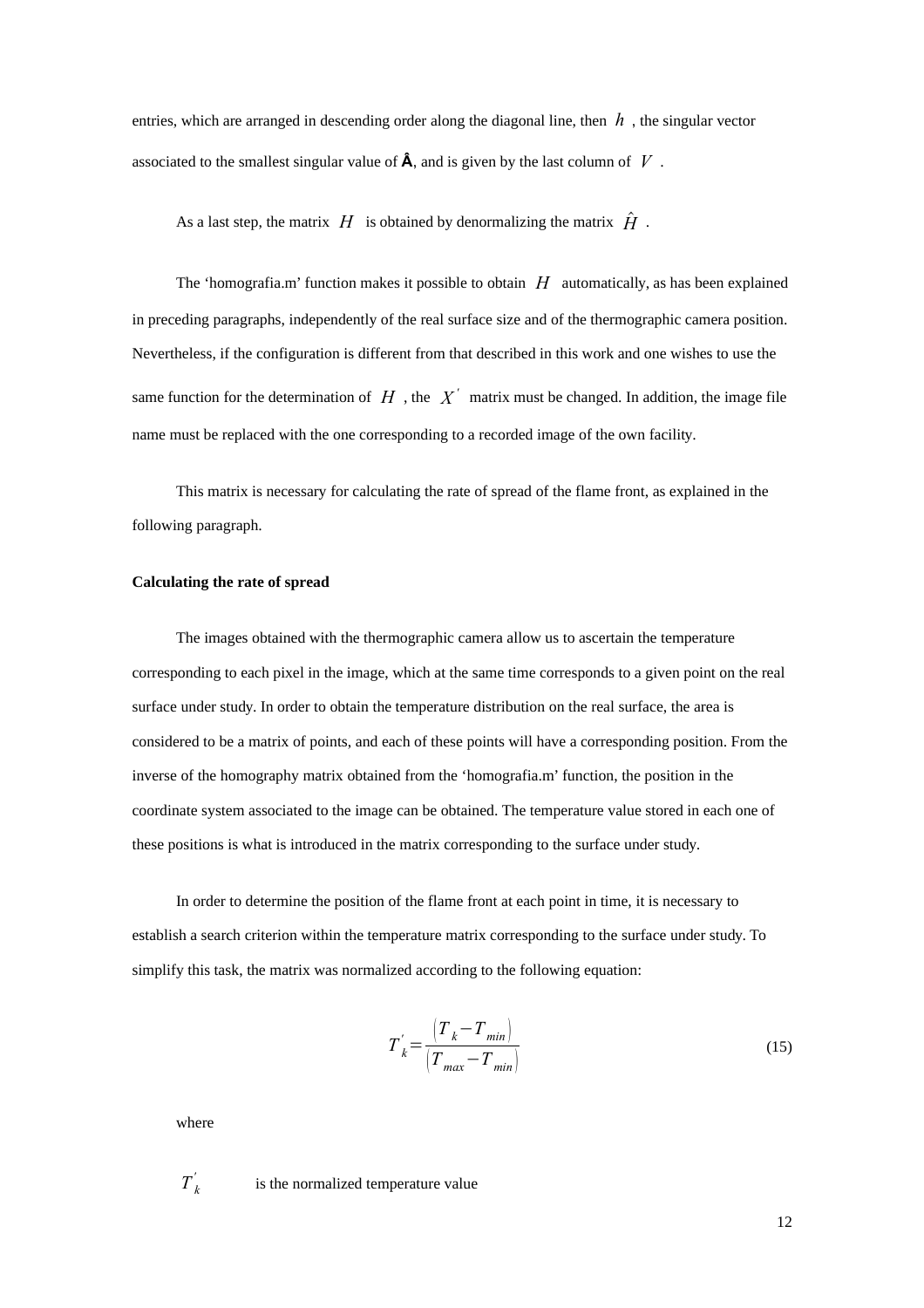$T_k$ is the temperature of the *k*-th element, to which the normalization is being applied

- *T* min is the minimum temperature of the matrix corresponding to the surface under study
- *T* max is the maximum temperature of the matrix corresponding to the surface under study

This normalization makes it possible to obtain a new matrix with values ranging between 0 and 1.

In the normalized matrix of temperatures, the search for the front position is carried out each column at a time, starting from the last line that physically corresponds to the surface side, which is parallel to the ignition line and burns last (see Points A and D in Figure 1). In this way, errors in the localization of the flame front, which stem from the presence of heat points that do not belong to the flame front, are avoided.

The limit value of the normalized temperature from which it is considered that a given point belongs to the flame front corresponds to the input parameter *m* and can be fixed by the user. In the subsequent paragraph some practical recommendations on the most adequate values for *m* are given.

For each point in time, the mean position of the flame front and the most advanced position are determined. In this way, the function can calculate two values for the spread rate: a maximum and a mean value. The first value indicates the evolution of the most advanced part of the flame front at each point in time, which is assumed to be similar to the spread rate obtained from other measurement methods, such as the equidistant threads. The second value gives qualitative information about the linearity of the flame front: if it differs greatly from the maximum value, this means that the initial geometry of the flame front has undergone significant modification.

For the calculation of the mean spread rate, it was necessary to define another input variable, *cents*, which determines the moment at which the 'velocitat.m' function must finalize the search for the flame front position. The *cents* value is a limit value defined as the number of points on the flame front that have reached the final position on the surface under study (Line AD in Figure 1). The more irregular the flame front profile, the greater the influence of this parameter on the final value of the spread rate. In these cases, if the *cents* value is too high, the 'velocitat.m' function can account reiteratively for those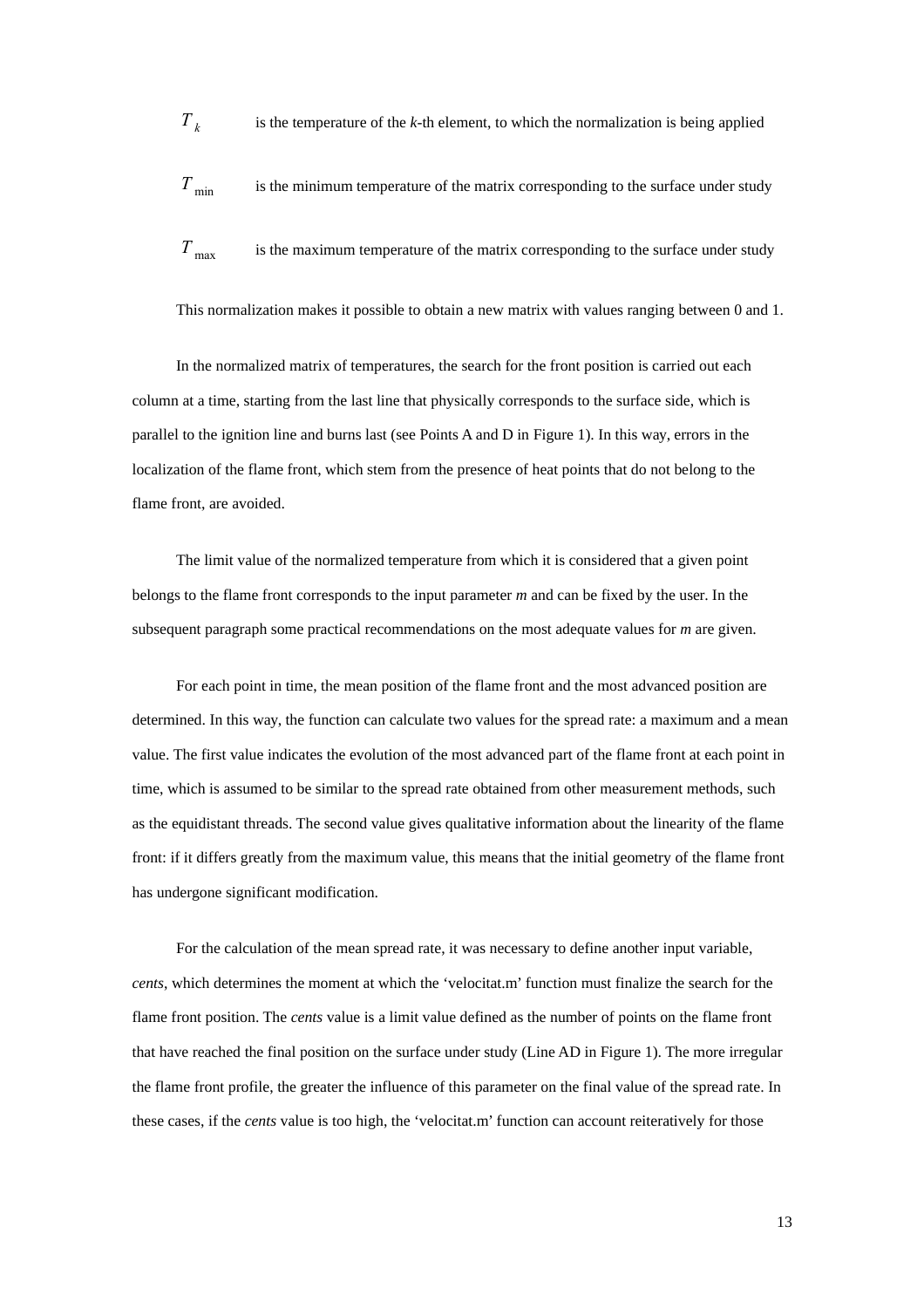points on the flame front that have reached their final position some moments before, but which continue to burn in the form of incandescent combustion.

Figure 4 shows an example of the results obtained after the execution of the 'velocitat.m' function. Besides the mean and most advanced position of the flame front as a function of time (Figure 4a), a graph with the evolution of the flame position and the geometry of the flame front profile as a function of time is also included (Figure 4b). Due to the generic nature of the function developed, another input variable was defined, *int*, which allows the interval of images between each profile on the flame front to be selected.

### **Figure 4.**

### **3.Example**

In order to show the validity of the method developed, the 'homografia.m' and 'velocitat.m' functions were applied to several thermographic image sequences that had been recorded during various tests performed in a combustion table at the Centre for Technological Risk Studies (CERTEC) at the Polytechnic University of Catalonia (UPC). In the following paragraph, the main features of the facility and the tests carried out are described. The values assigned to the input variables are also provided, and special attention is paid to parameter *m*. Finally, the results obtained with the method proposed were compared to the results obtained with the traditional threads method.

### *3.1Description of the installation*

The combustion table used in the experimental setup had  $4.8 \text{ m}^2$  useful burning surface and was equipped with a thermographic camera, a video camera, several thermocouples, a weighting system with a floating surface (1 m x 1 m) and a balance. Figures 5a and b show a plan of the installation with the typical position of the thermographic camera during the tests. The camera was able to record the flame front approaching the sensor, with an inclination angle  $\alpha$  in relation to the horizontal working plane and centred in relation to the flame front length. In this position, the radiation reaching the thermographic camera comes, on the one hand, from the radiation emitted by the incandescent fuel bed, which is transmitted by the flames, and, on the other hand, from the emission of the flames.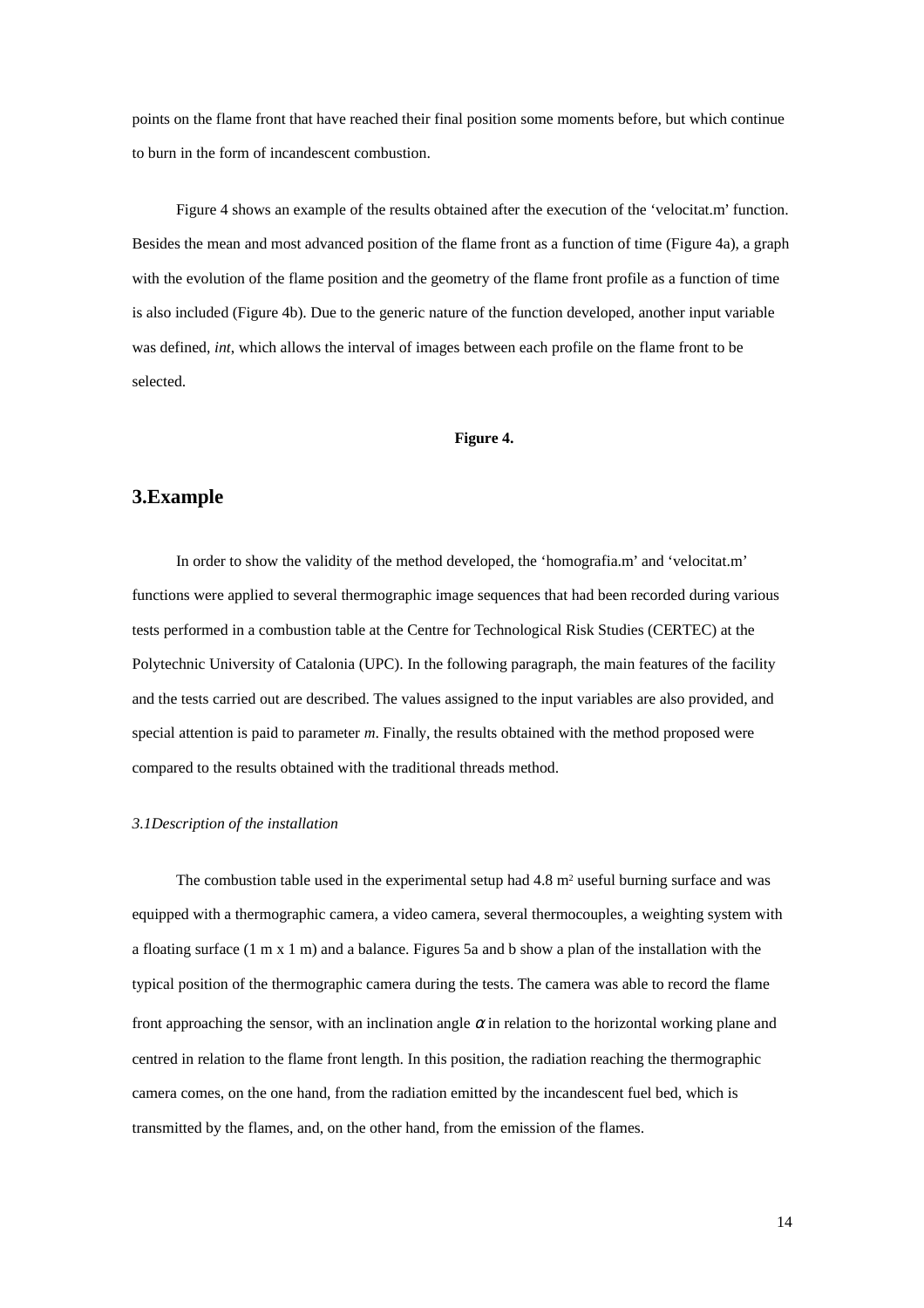In Table 1, the technical characteristics of the thermographic camera are shown, together with several adjustments that were made.

#### **Table 1.**

Concerning the direct relation of some of the values shown in Table 1 to the ROS calculation and the criterion used in the determination of the flame front position, the ROS will be more accurate as the temperature values given by the camera are more precise. Thus, the adjusted parameters selected are consistent. In the experimental conditions presented here, the fuel bed can be considered a black body and the emissivity of the flame front, which is characterized by yellow flames between 15 and 20 cm wide, can be taken as being near to 0.5 [9]. The difference between these two radiation contributions, the greatest of which is the fuel bed, is shown in the thermographic images because the flame contour is completely diluted (Figure 5c). The emissivity of the whole is nearer to that of the black body than to that of the flames. Thus, a value of 0.9 was assigned to the emissivity of the whole, as this is the most suitable value for obtaining precise temperature values.

Concerning the mean distance between the camera and the flame front (2.70 m) and the optics of the camera, the pixel size is less than 4 mm, which allows an optimal resolution in obtaining the flame front contour.

Finally, the values for ambient temperature and relative humidity were measured and entered in the ThermaCAMTM Researcher as input parameters for each test. Using these values, the software automatically calculates the atmospheric transmissivity and corrects the temperature values accordingly.

### **Figure 5.**

In Figure 5c, an image recorded during the execution of a test can be seen. The quadrilateral that appears in this image indicates the position of the floating study surface. Finally, Figure 5d is a temperature isoline map of the surface under study, after the *H* homography matrix has been applied to the temperature matrix corresponding to the IR image in Figure 5c.

By way of summary, the image sequences used in this study correspond to tests executed without the presence of wind and slope. The tests consist in burning forest fuel beds by creating a linear flame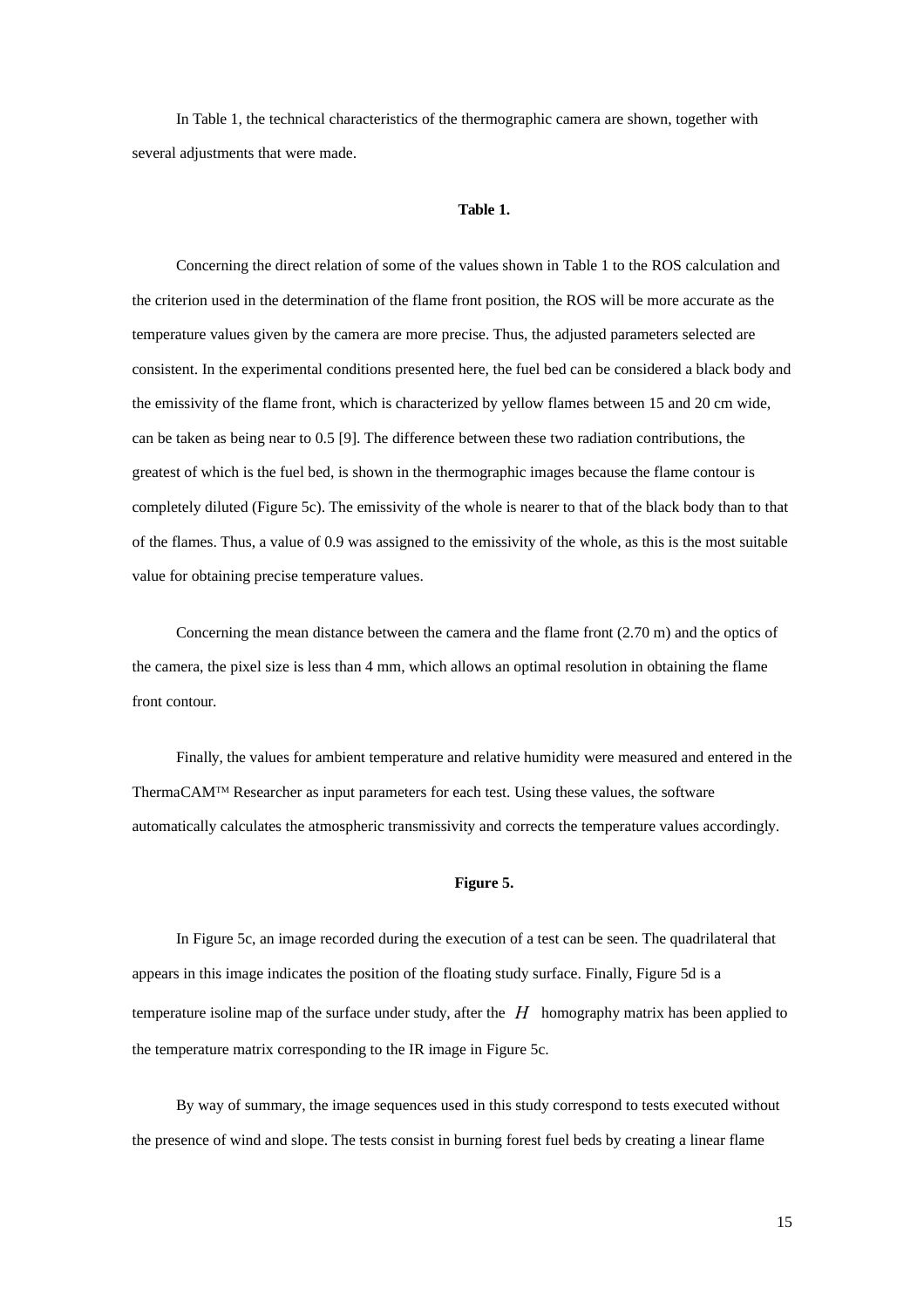front (Figure 6). In [12], the facility, the experimental method and the diverse tests carried out are described in more detail.

#### **Figure 6.**

#### *3.2Calculation considerations*

In this practical case, data were only taken from the position of the flame front within the study area or floating surface (Figure 5b). To avoid calculation errors and to reduce the operation time, the initial and final files, which corresponded to images in which it could clearly be seen that the flame front was still not in the area under study or it had already passed it, were eliminated manually.

In order to execute the 'velocitat.m' function, it was necessary to set a numerical value for the input parameters *m, int* and *cents,* according to the characteristics of the experimental test.

In the case of parameter *m*, a detailed study was carried out of the differences generated in the results of the ROS when different values are assigned to it. By superimposing *m* isoline maps on the infrared images, it was verified visually that the values of *m* that were closest to the front position were between 0.1 and 0.3. According to Equation (14), a value of 0.3 for *m* was obtained by considering the maximum and minimum temperatures to be equal to 1000 K and 300 K respectively (temperatures observed in the analysis of several sequences used in this study) and the instantaneous temperature for every element ( $T_k$ ) in the order of 500 K, a value that corresponds to the ignition temperature of wheat straw [13], the fuel used in these tests.

The *int* parameter took different values depending on the specifications of the experimental test corresponding to the sequence of images analyzed. For tests in which the fire advanced faster (approximately 1 cm/s), a value equal to 10 images between every contour profile front was used, while in tests in which the fire advanced more slowly (approximately 0.3 cm/s), a value equal to 25 images was used.

The *cents* parameter was set at a value equal to 50 points in all cases. Thus, it was assumed that the computed value of the front mean position was representative of the propagation of the whole of the front, while half of the points had reached their final position on the surface under study. Nevertheless, in cases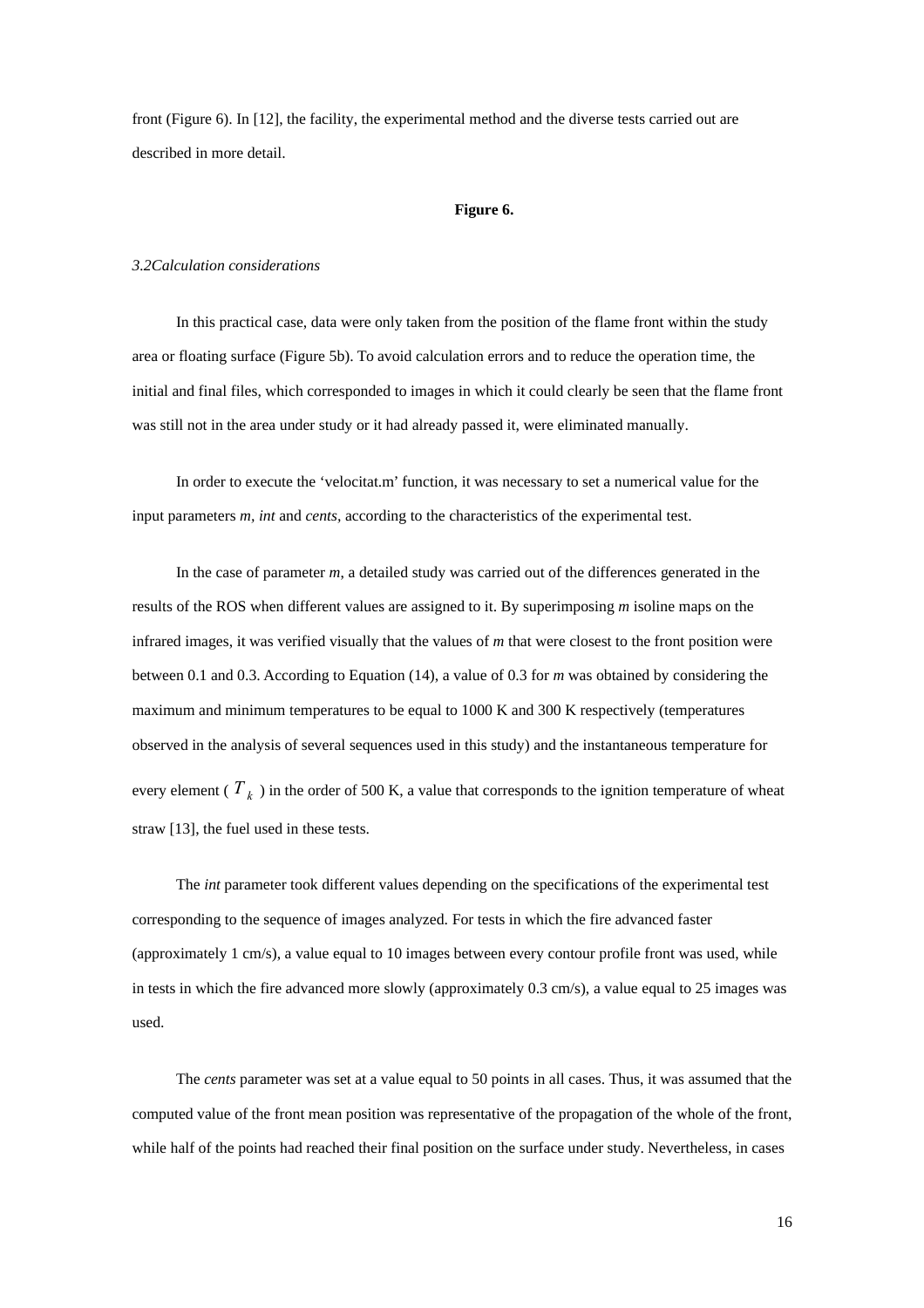in which the flame front loses its linearity completely, it would be advisable to use a lower value for the *cents* parameter.

#### *3.3Results threads vs. 'velocitat.m'*

The maximum rate of spread obtained using the method described and the one obtained with the traditional method of threads were compared for different image sequences. In general, the values obtained by applying the 'velocitat.m' function are slightly higher than those computed for the threads (Figure 7). Nevertheless, the mean value of the differences obtained using one method or the other is less than 6%, a significantly low error rate that is the result of the different nature of the methods. The cases in which this difference is most significant correspond to tests in which there are no time references for some of the threads, or in those cases in which the front had lost its linearity practically from the start of its course.

#### **Figure 7.**

### **4.Extrapolating the method to other scenarios**

The method developed using the functions described in the preceding sections is directly applicable to other laboratory devices for fires, since the data required are easy to obtain in any smallscale experimental scenario. Thus, the homography computation function only needs information on the geometry of the fuel bed located on a plane. As far as the rate of spread computation function is concerned, it was defined in a flexible manner, making it possible to change characteristic input parameters depending on the fire scenario.

Most of the work that lies ahead involves adapting the functions described to experimental fires that take place in real scenarios. In these kinds of situations, if the filming is terrestrial, two problems can generally be found. First of all, human figures appear in the IR images that make the flame front difficult to visualize completely. These figures are usually the silhouettes of fire-fighters advancing towards the fire to control its propagation. This difficulty could be overcome by interpolation methods. In most cases, however, the slope of the terrain is not uniform, which strictly precludes the application of the DLT algorithm, since the terrain is made up of different planes. A reasonable solution could be the discretization of the land in a specific number of planes, and consequently, in the same number of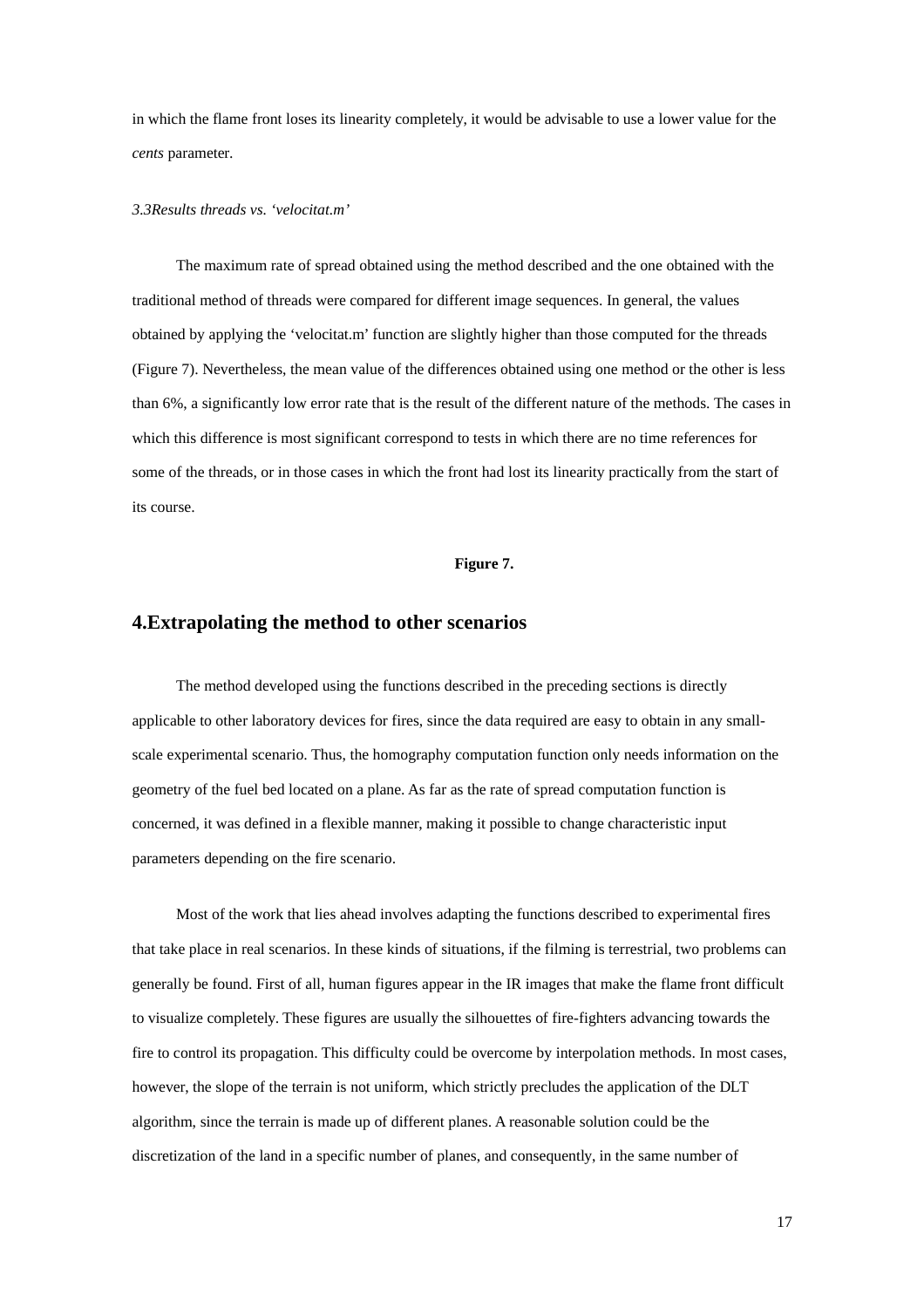homography matrixes. Topographical maps of the surface under study would be required for this latter case in order to fix planar patches to the terrain for the computation of the various homographies, one per patch.

As for thermographically determining factors, ambient temperature, relative humidity, absolute distance between camera and object and emissivity of the radiation source are necessary parameters in any experimental scenario. Under experimental conditions in a laboratory, all these data can easily be obtained, except for emissivity. In order to obtain a suitable value for this parameter, specially in those cases in which the thermography equipment uses a spectral range that is sensitive to the selection of this value and there is an overlapping of the sources of radiation, it is necessary to consider, on the one hand, the specific weight of each of these contributions and, on the other, the thickness of the flame. Whatever the case, if this information is not available, reasonable estimates of the parameters are sufficient to obtain equally valid values for the ROS. In experimental conditions on a field scale, estimating the emissivity is simpler, since for thick, intense flames such as those observed in prescribed burnings or real fires, the emissivity is very near to unity [14]. Nevertheless, the distance at which the thermography equipment is positioned in relation to the flame front can be a limiting factor in these scenarios. As the distance between the object and the camera increases, the atmosphere attenuates the fire radiation and the spatial resolution diminishes (the pixel size increases) [15]. The first effect can be corrected by a transmittance factor. The ThermaCAM<sup>TM</sup> Researcher 2001 software has a built-in model that computes it according to atmospheric parameters (temperature and relative humidity). Concerning the spatial resolution, the larger the distance between the object and the camera, the less the number of pixels included into the study area. Therefore, the number of pixels can be too low to suitably represent the evolution of the fire and the computed ROS may have an underestimated value. Nevertheless, since the size of the resulting pixel for a fixed distance depends also on the optics of the camera, this effect can be solved by attaching lenses with an adequate field of view to the equipment.

# **5.Conclusions**

A method for the fast and accurate calculation of the ROS by processing infrared images was presented in this paper.

Matlab ® was used to develop the necessary functions to implement this method, so that it can be freely used and directly applied to the calculation of the ROS by means of thermography in a laboratory.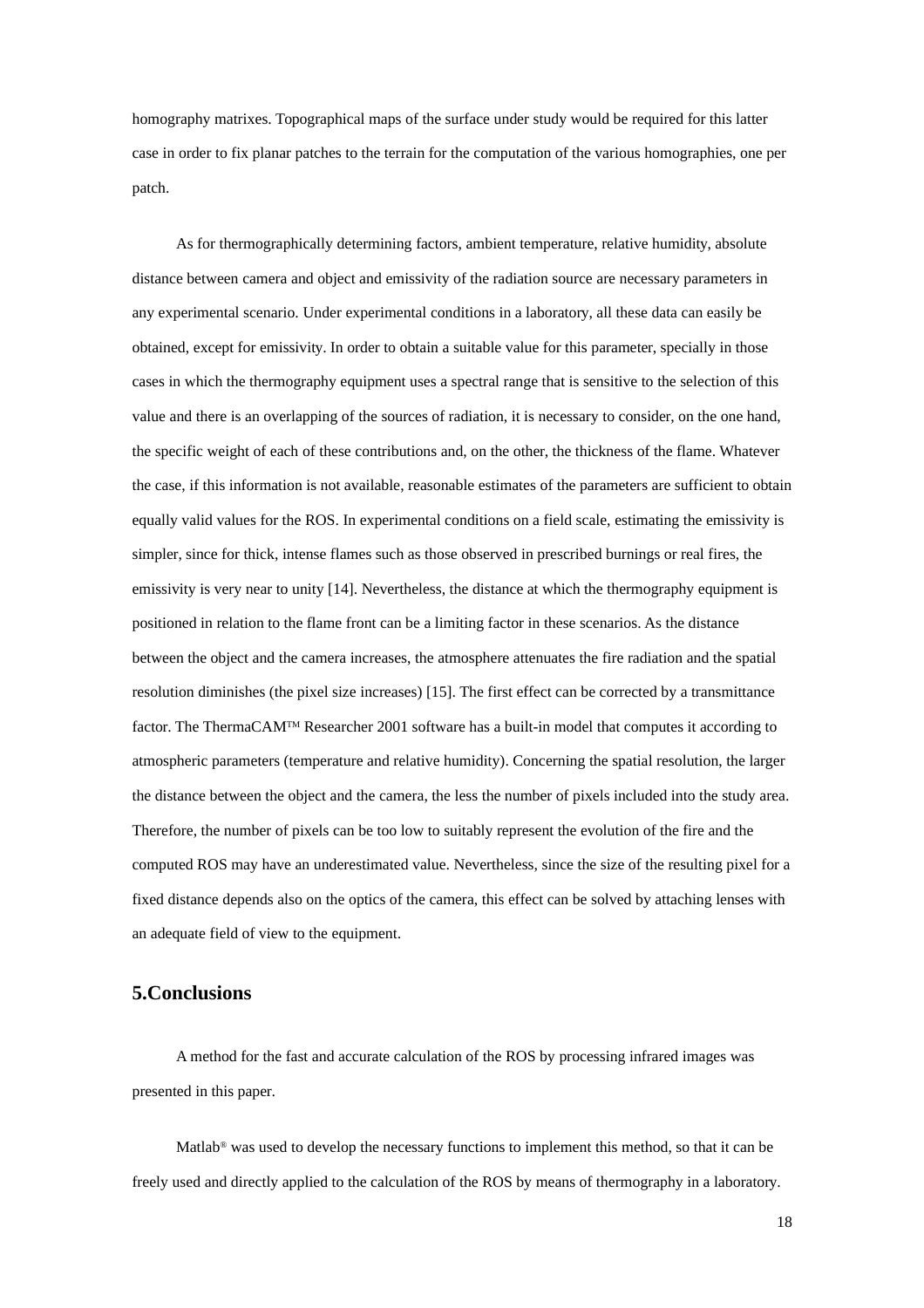The design criteria for the functions were simple and appropriate; it was demonstrated that a normalized DLT algorithm is an appropriate method for calculating the projection of the plane of the image onto the plane of the area under study. Likewise, the selection criterion of the front position by temperature is valid and robust. The practical application and the comparison with the classical method for determining the ROS in a laboratory through the observation of broken equidistant and parallel nylon threads in the advance of the front were successful.

This method is easily applicable to other experimental scenarios that are more complex than the ones described in this paper, such as prescribed burnings or real forest fire emergencies. The guidelines for correct extrapolation have been discussed and compiled and it remains as future work to implement all of them as an extension to the functions described.

# **6.Acknowledgments**

This research is supported by the Spanish Ministry of Education and Science under projects DPI 2004-5414, TIC 2003-09291, and a Juan de la Cierva Postdoctoral Fellowship to JAC. It is also supported by the Department of Universities, Research and the Information Society (DURSI) of the Catalan government, the European Social Fund and the Polytechnic University of Catalonia (UPC).

### **7.Nomenclature**

 $\hat{A}_i$ matrix of equation coefficients contributed from the  $i$  -th correspondence

 $\hat{A}$  matrix of equation coefficients built from the matrix rows  $\hat{A}$  contributed from each correspondence

A, B, C, D vertices of the area of study

*cents* maximum number of points of the flame front that have reached the final position on the surface under study

*D* diagonal matrix with positive diagonal entries, which are arranged in descending order along the diagonal line

DLT direct lineal transformation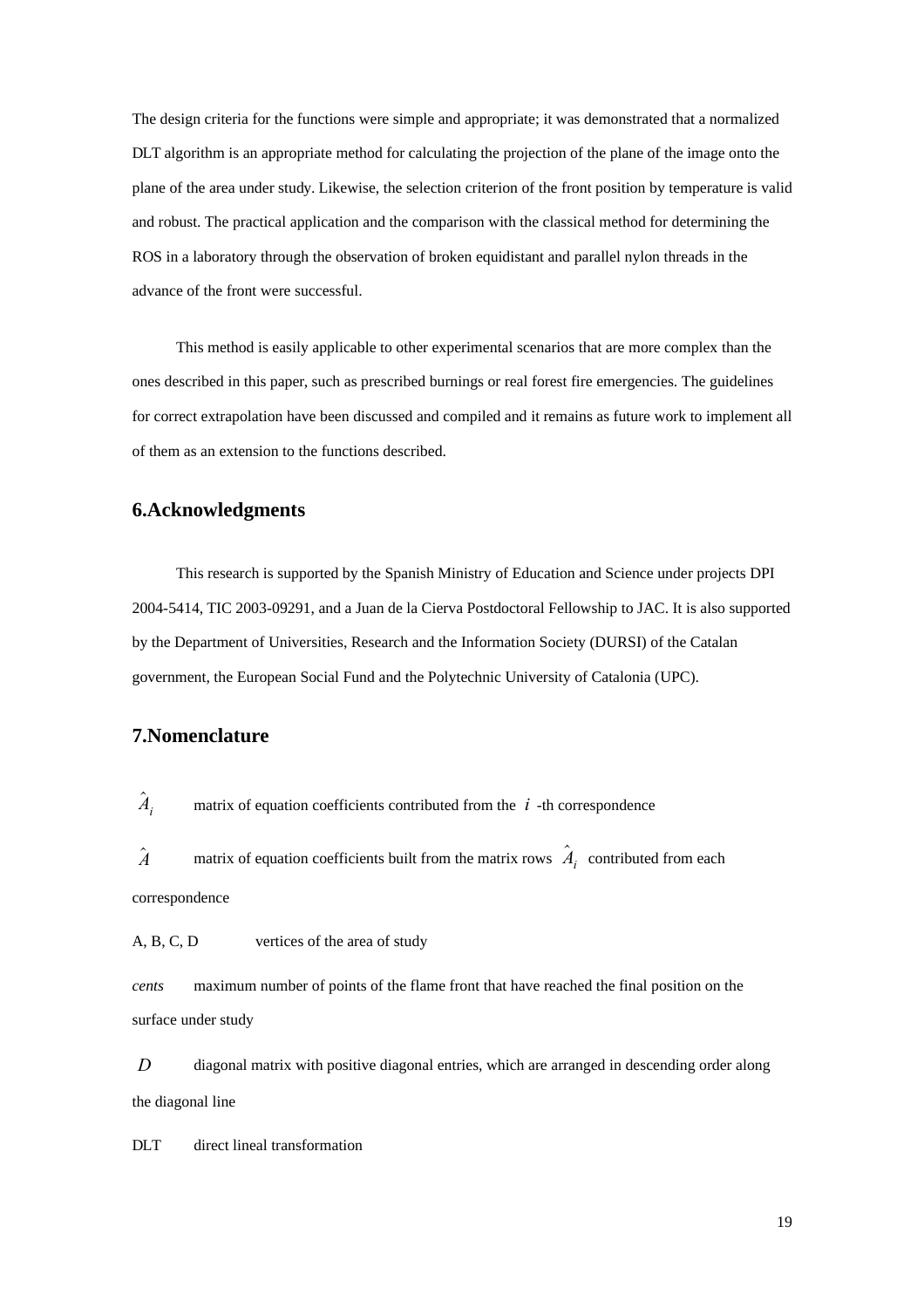| $\boldsymbol{h}$ | column vector containing the elements of the $\hat{H}$ matrix                                 |
|------------------|-----------------------------------------------------------------------------------------------|
| $h^j$            | column vector of the j-th row of the $\hat{H}$ matrix                                         |
| $h^{jT}$         | <i>j</i> -th row vector of the $\hat{H}$ matrix                                               |
| H                | planar homography matrix                                                                      |
| $\hat{H}$        | normalized planar homography matrix                                                           |
| i                | i-th vertex of the area of study                                                              |
| int              | interval of images between each profile on the flame front plot                               |
| Ĵ                | <i>j</i> -th row of the matrix $\hat{H}$                                                      |
| $\boldsymbol{k}$ | $k$ -th element of the temperature matrix                                                     |
| $\boldsymbol{m}$ | limit value of inclusion in the flame front                                                   |
| $\mathbf{P}^2$   | two-dimensional Projective space                                                              |
| $\mathbb{R}^2$   | two-dimensional Euclidian space                                                               |
| <b>ROS</b>       | rate of spread                                                                                |
| $T_{k}$          | temperature of the $k$ -th element of the temperature matrix                                  |
| $T_{\rm \,min}$  | minimum temperature of the temperature matrix                                                 |
| $T_{max}$        | maximum temperature of the temperature matrix                                                 |
| $\hat{T}_{k}$    | normalized temperature value of the $k$ -th element                                           |
| $\mathcal U$     | unitary matrix which contains the eigenvalues of $\hat{A} \cdot \hat{A}^T$                    |
| $\boldsymbol{V}$ | unitary matrix which contains the eigenvalues of $\hat{A}^T \cdot \hat{A}$                    |
| $X_i^{'}$        | homogeneous column vector that contains the coordinates of the vertex $i$ of the real surface |
| $X_i$            | column vector that contains the coordinates of the vertex $i$ on the image                    |
| $\hat{X}_i'$     | homogeneous column vector that contains normalized coordinates of $X_i$                       |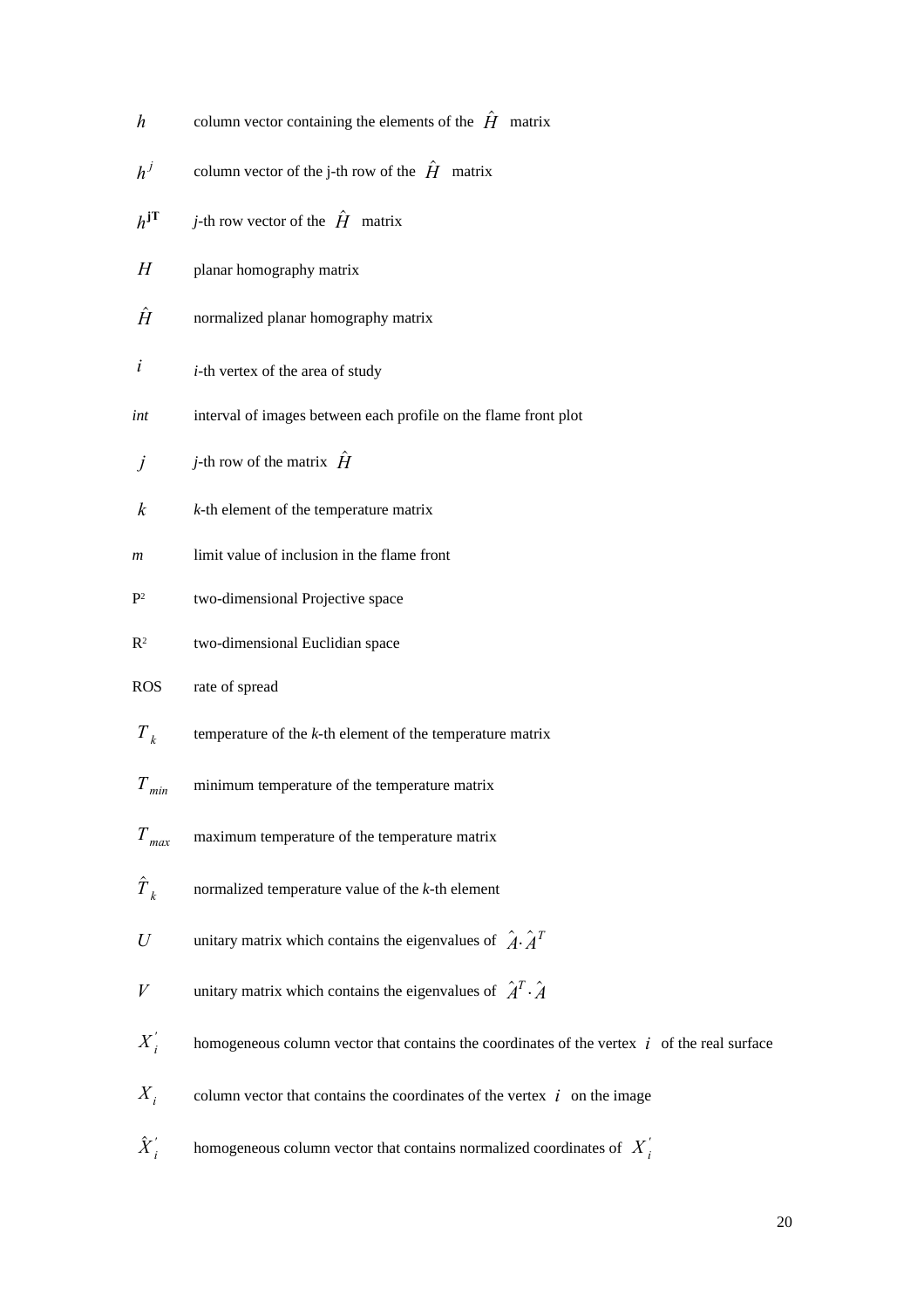- $\hat{\overline{X}}_i$ homogeneous column vector that contains normalized coordinates of *X<sup>i</sup>*
- *X '* $X_i$  wectors
- *X* matrix that contains  $X_i$  vectors
- *X '* normalized *X '* matrix
- $\hat{X}$  normalized *X* matrix
- *α* inclination angle in relation to the horizontal working plane
- denotes a vector
- [] denotes a matrix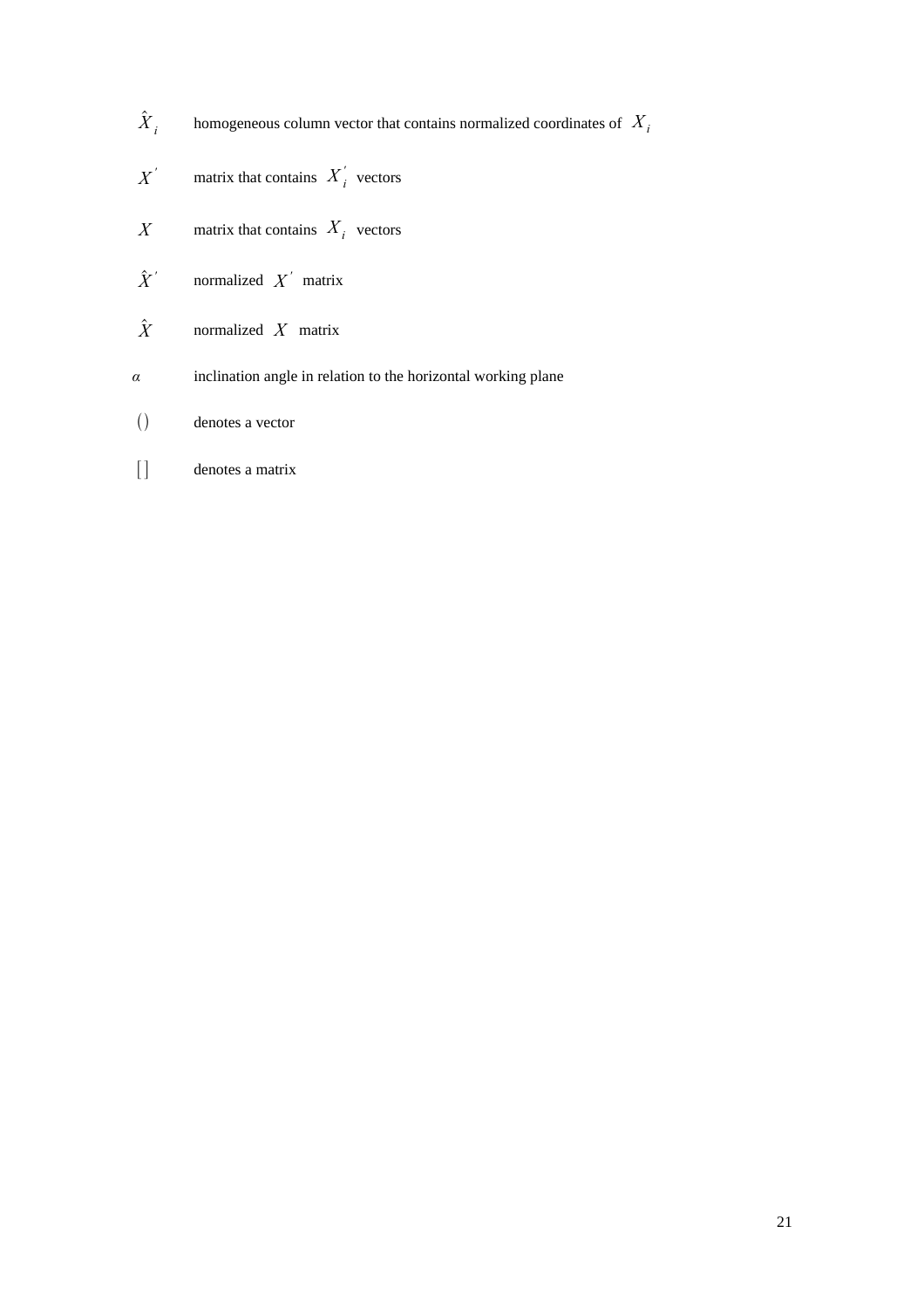### **References**

[1] Byram GM. Combustion of forest fuels. A forest fire control and use. KP Davis (ed). McGraw-Hill. New York, 1959.

[2] Anderson HE. Fire spread and flame shape. Fire technology. 1968; 4: 51-58.

[3] Pastor E, Zárate L, Planas E, Arnaldos J. Mathematical models and calculation systems for the study of wildland fire behaviour. Progress in Energy and Combustion Science. 2003; 29(2): 139-153.

[4] Rothermel RC, Rinehart GC. Field procedures for verification and adjustment of fire behaviour predictions. General Technical Report INT-142. U.S. Forest Service, Int. For and Rang. Exp. Stn., Ogden, UT, 1983.

[5] Gomez F, Merino L, Arrue B, Ollero A. Aerial monitoring and measurement of forest fires. Progress in biomedical optics and imaging. 2002; 95-105.

[6] Martínez-de Dios JR, Ollero A, Arrue BC. Sistema fuzzy-wavelet para monitorización visual. Aplicación a los incendios forestales. Actas del X Congreso Español Tecnologías y Lógica Fuzzy (ESTYLF), Sevilla. 2000; 371-378.

[7] Aranda JM, Meléndez J, Briz S, De Castro AJ, López F. Measurements of laboratory forest fires with bi-espectral infrared imaging. Forest Fire Research & Wildland Fire Safety, Viegas (ed.), Millpress, Rotterdam, 2003.

[8] Morandini F, Simeoni A, Santoni PA, Balbi JH. A model for the spread of fire across a fuel bed incorporating the effects of wind and slope. Combustion Science and Technology. 2005; 177 (7): 1381- 1418.

[9] Pastor E, Rigueiro A, Zárate L, Giménez A, Arnaldos J, Planas E. Experimental methodology for characterizing flame emisivity of small scale forest fires using infrared thermography techniques. Forest Fire Research & Wildland Fire Safety, Viegas (ed.), Millpress, Rotterdam, 2003.

[10] [http://certec.upc.es](http://certec.upc.es/)/articles/forestal/rateofspread.htm.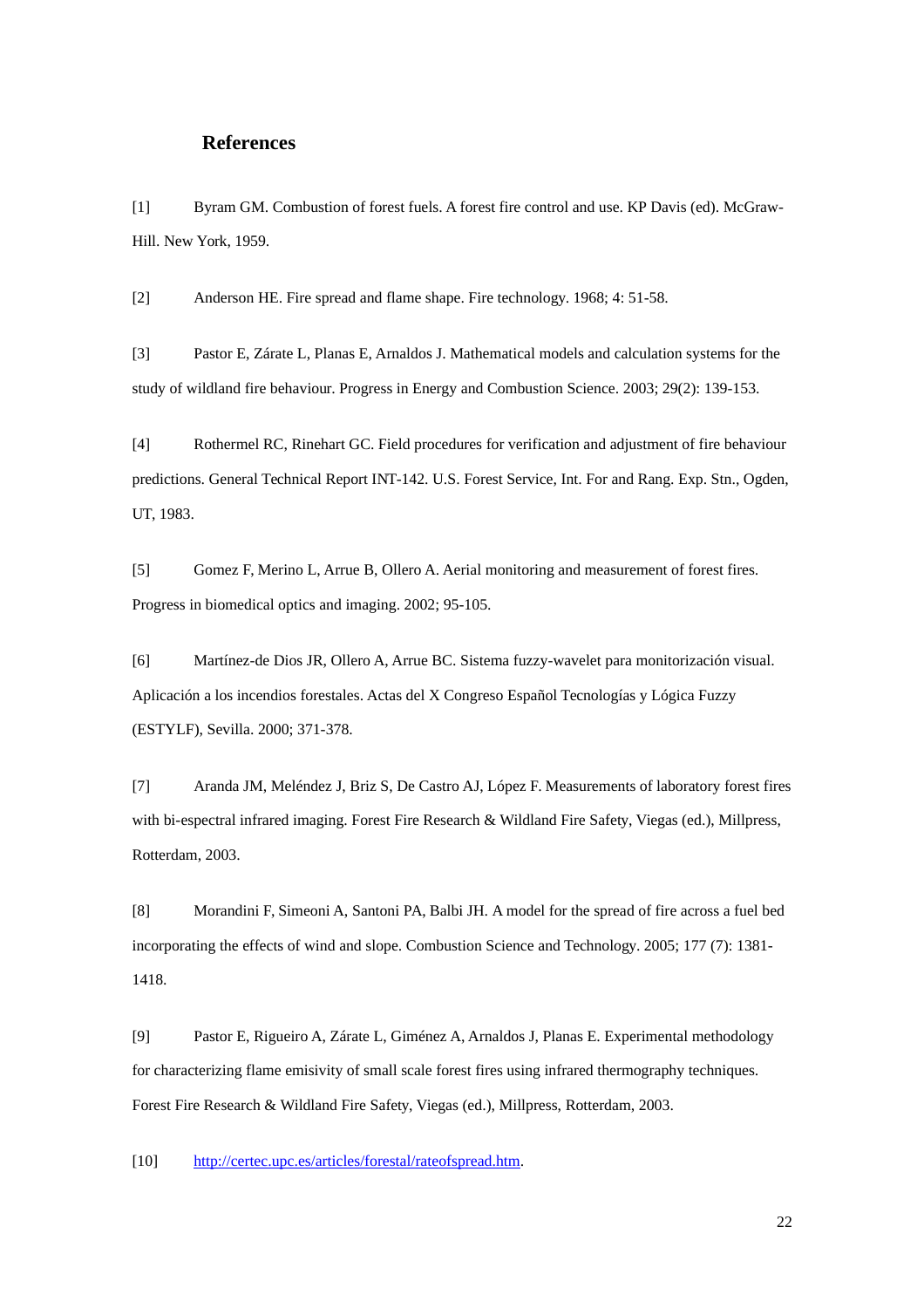[11] Hartley R, Zisserman A. Multiple View Geometry in Computer Vision. 2nd Edition, Cambridge: Cambridge University Press, 2003.

[12] Pastor E. Contribució a l'estudi dels efectes dels retardants en l'extinció d'incendis forestals. Doctor Thesis, Universitat Politècnica de Catalunya, Espanya, 2004.

[13] Grotkjaer T, Dam-Johansen K, Jensen AD, Glarborg P.An experimental study of biomass ignition. Fuel. 2003; 82(7): 825-833.

[14] Sullivan AL, Ellis PF, Knight K. A review of radiant heat flux models used in bushfire applications. International Journal of Wildland Fire. 2003; 12: 101-110.

[15] Aranda JM, Meléndez J, Briz J, De Castro AJ, López F, Hernando C, Guijarro M, Martínez E, Madrigal J. Measurements of laboratory forest fires with bi-spectral infrared imaging. Forest Fire Research & Wildland Fire Safety, Viegas (ed.), Millpress, Rotterdam, 2003.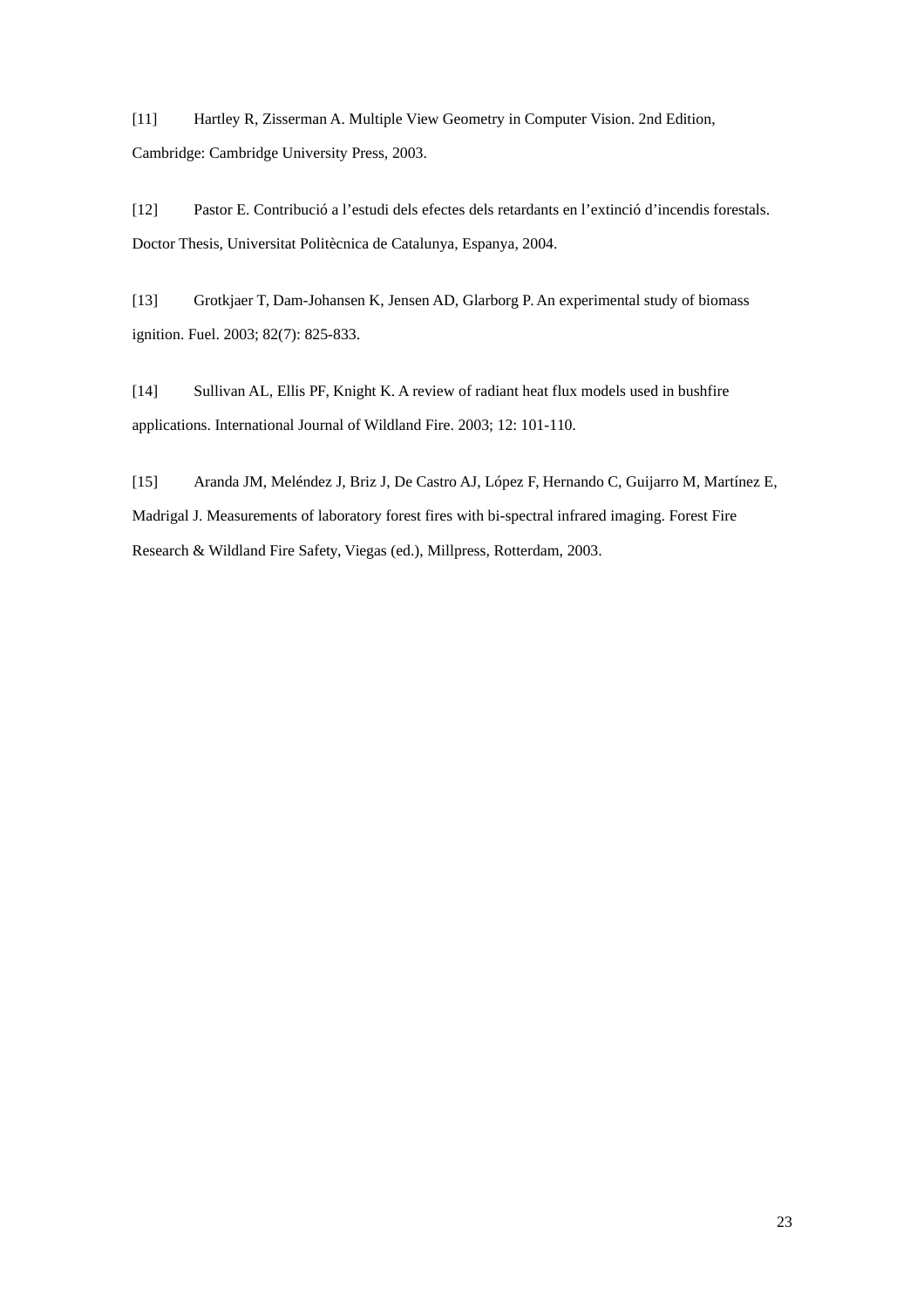List of Table captions

Table 1. Prior technical characteristics and adjustments to take into account when working with thermography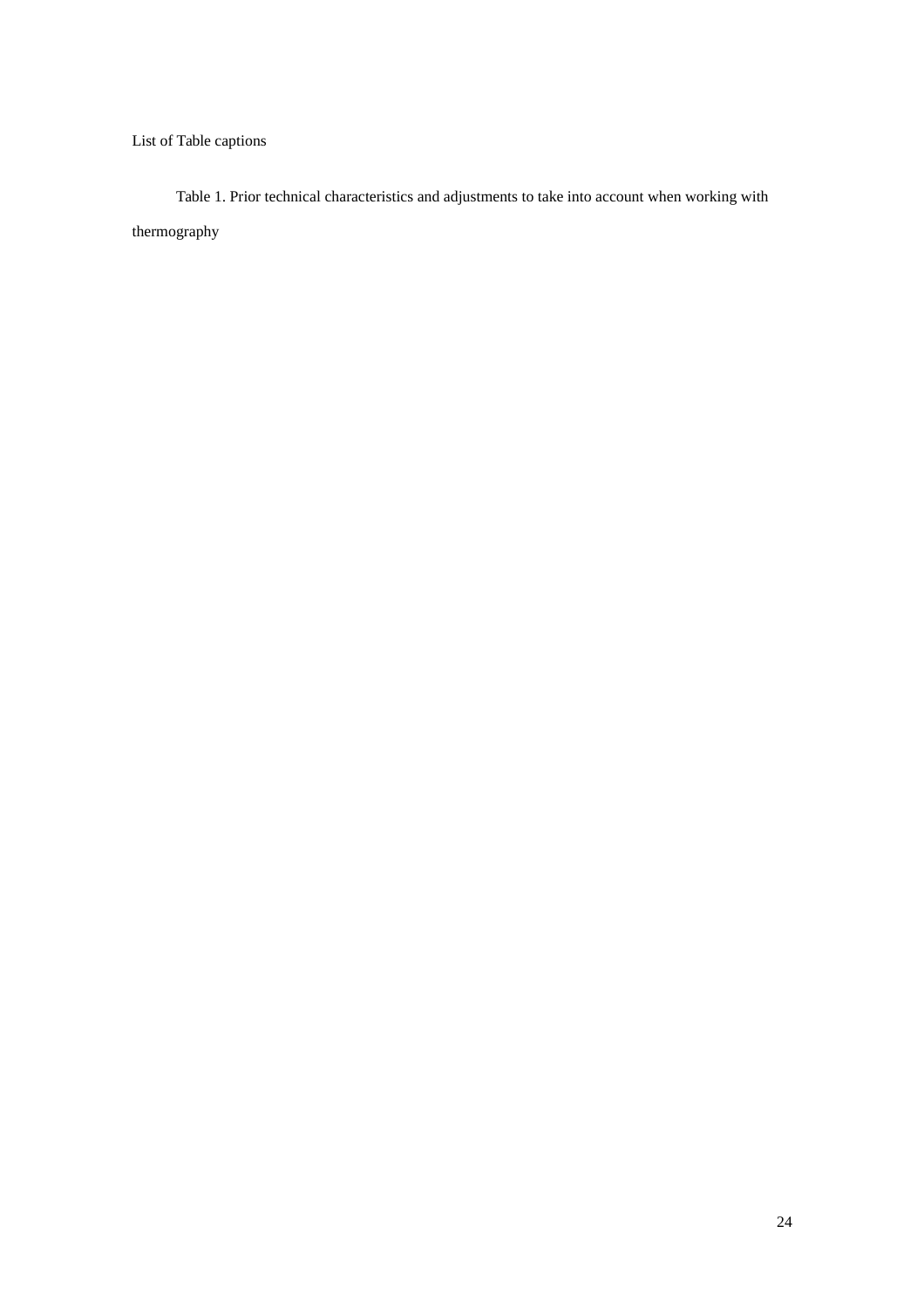# **List of Figure captions**

Figure 1. Sketch and dimensions of area of study (real surface marked with a dotted line)

Figure 2. Points' correspondences necessary to compute homography

Figure 3. *xy* coordinates of  $X_i'$  (circle),  $\hat{X}_i'$  (triangle) and  $\hat{X}_i$  (cross) points

Figure 4. Graphical results of 'velocitat.m' function. a. Covered distance vs. Time; b. Front profile evolution (every 24 seconds); the arrow of the figure indicates the direction of propagation.

Figure 5. a. Front view of the table of combustion ( $\alpha = 17.2^{\circ}$ ); b. Top view of the table of combustion; c. IR image of a labor test; d. Temperature isolines plot

Figure 6. Test execution image

Figure 7. ROS threads method vs. ROS 'velocitat.m'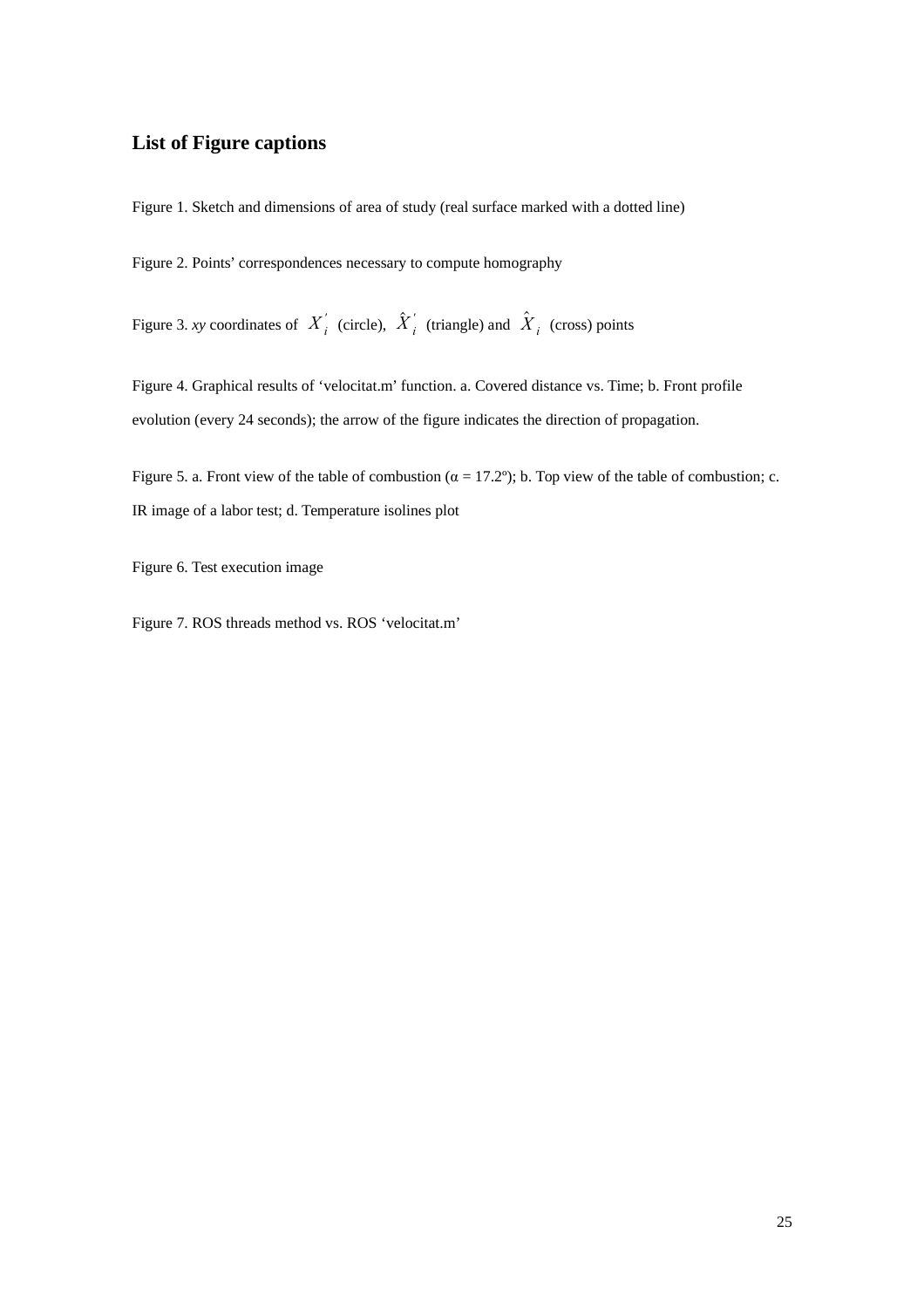# **Tables**

# **Table 1.**

| Technical specifications of the thermographical camera |                                                |  |  |
|--------------------------------------------------------|------------------------------------------------|--|--|
| Commercial name of the equipment                       | AGEMA Thermovision 570-Pro (FSI-               |  |  |
|                                                        |                                                |  |  |
|                                                        | FLIR Systems)                                  |  |  |
| Temperature measurement range /                        |                                                |  |  |
|                                                        | $-20^{\circ}$ C $-1500^{\circ}$ C $/$ $\pm$ 2% |  |  |
| Precision                                              |                                                |  |  |
| Themal sensitivity                                     | $< 0.15$ °C                                    |  |  |
| Field of view                                          | $24^\circ \times 18^\circ$                     |  |  |
| Detector type                                          | FPA (Focal Plane Array)                        |  |  |
| Spectral range                                         | $7.5 - 13 \text{ µm}$                          |  |  |
| Operational temperature                                | -15 °C - 50 °C                                 |  |  |
| Storage temperature                                    | $-40 °C - 70 °C$                               |  |  |
| Adjustment parameters                                  |                                                |  |  |
| Mean distance between the camera                       | $2.70 \text{ m}$                               |  |  |
|                                                        |                                                |  |  |
| and the object                                         |                                                |  |  |
| Temperature                                            | $15 °C - 20 °C$                                |  |  |
| Relative humidity                                      | 50-70 %                                        |  |  |
| Emissivity                                             | 0.9                                            |  |  |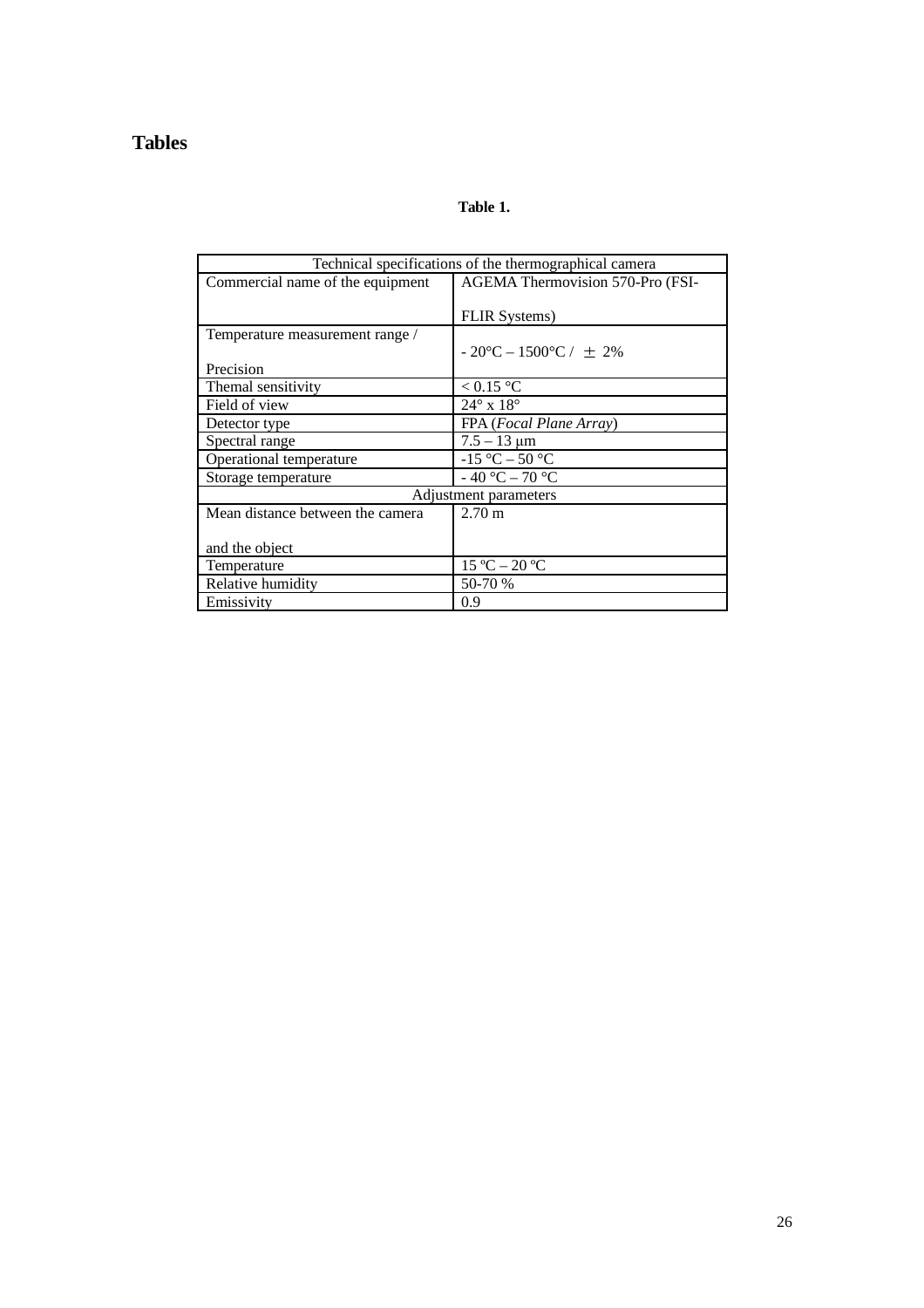# **List of Table captions**

Table 1. Prior technical characteristics and adjustments to take into account when working with thermography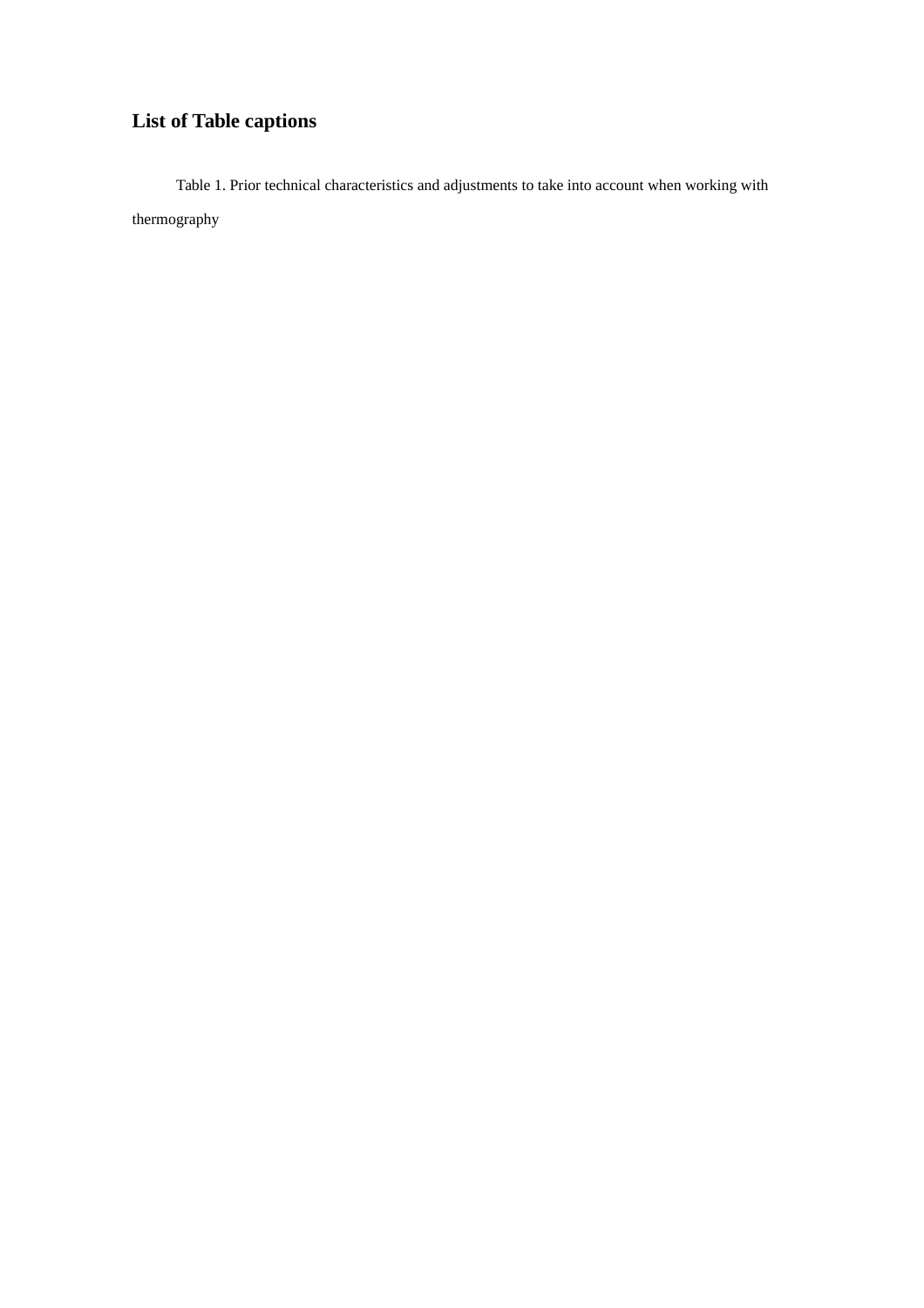# **List of Figure captions**

Figure 1. Sketch and dimensions of area of study (real surface marked with a dotted line)

Figure 2. Point correspondences necessary to compute the homography

Figure 3. *xy* coordinates of  $X_i'$  (circle),  $\hat{X}_i'$  (triangle) and  $\hat{X}_i$  (cross) points

Figure 4. Graphical results of 'velocitat.m' function. a. Covered distance vs. time; b. Front profile evolution (every 24 seconds)

Figure 5. a. Front view of the table of combustion; b. Top view of the table of combustion; c. IR image of a labor test; d. Temperature isolines plot

Figure 6. Test execution image

Figure 7. ROS threads method vs. ROS 'velocitat.m'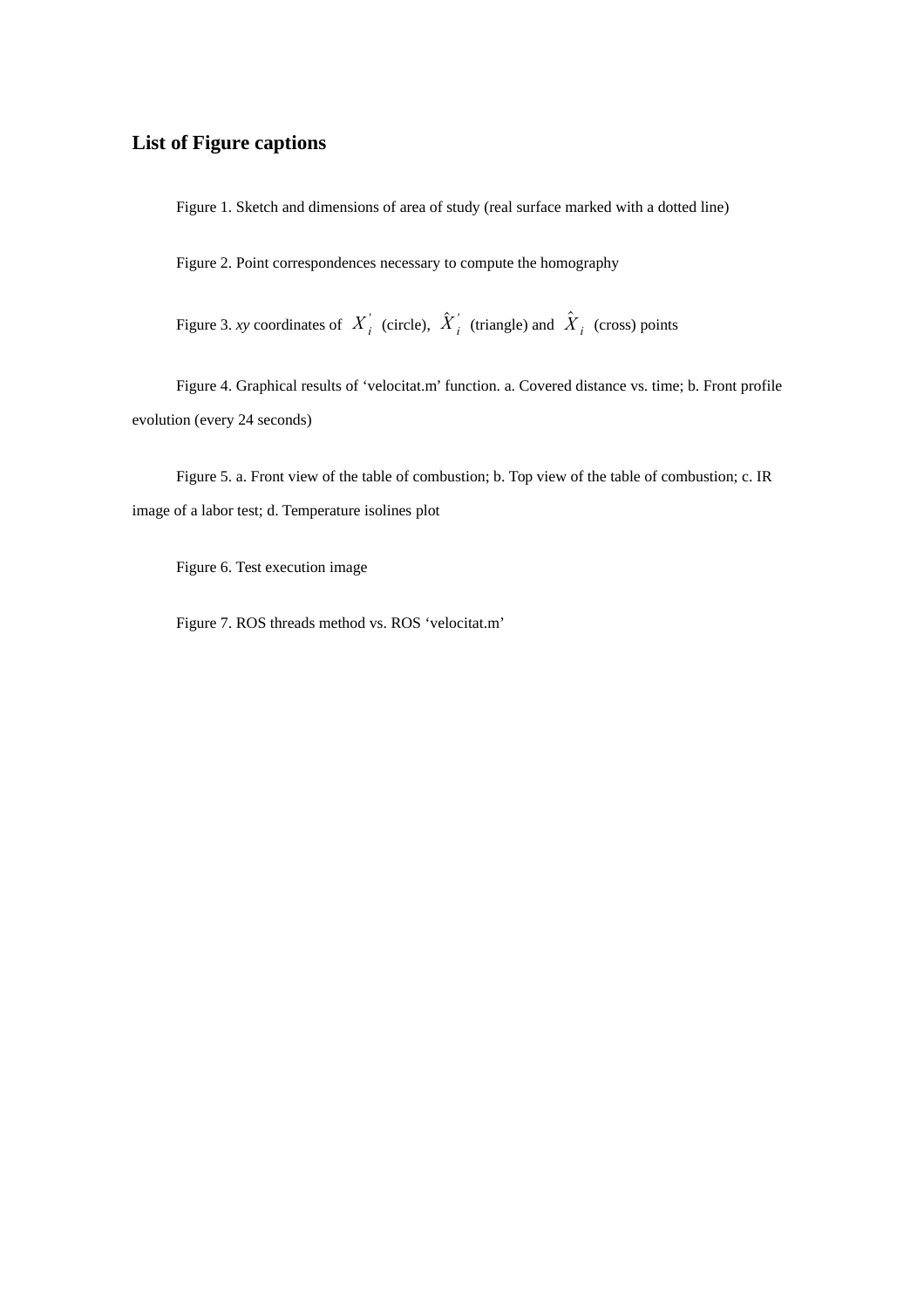# **Tables**

# **Table 1.**

|                        | Technical specifications of the thermographical camera |
|------------------------|--------------------------------------------------------|
| Commercial name of the | <b>AGEMA Thermovision 570-Pro</b>                      |

| equipment                 | (FSI-FLIR Systems)                     |  |  |  |
|---------------------------|----------------------------------------|--|--|--|
| Temperature measurement   |                                        |  |  |  |
|                           | $-20\degree C - 1500\degree C / + 2\%$ |  |  |  |
| range / Precision         |                                        |  |  |  |
| Themal sensitivity        | $< 0.15$ °C                            |  |  |  |
| Field of view             | $24^\circ \times 18^\circ$             |  |  |  |
| Detector type             | FPA ( <i>Focal Plane Array</i> )       |  |  |  |
| Spectral range            | $7.5 - 13 \mu m$                       |  |  |  |
| Operational temperature   | $-15\text{ °C} - 50\text{ °C}$         |  |  |  |
| Storage temperature       | $-40 °C - 70 °C$                       |  |  |  |
|                           | Adjustment parameters                  |  |  |  |
| Mean distance between the | $2.70 \text{ m}$                       |  |  |  |
| camera and the object     |                                        |  |  |  |
| Temperature               | 15-20 °C                               |  |  |  |
| Relative humidity         | 50-70 %                                |  |  |  |
| Emissivity                | 0.9                                    |  |  |  |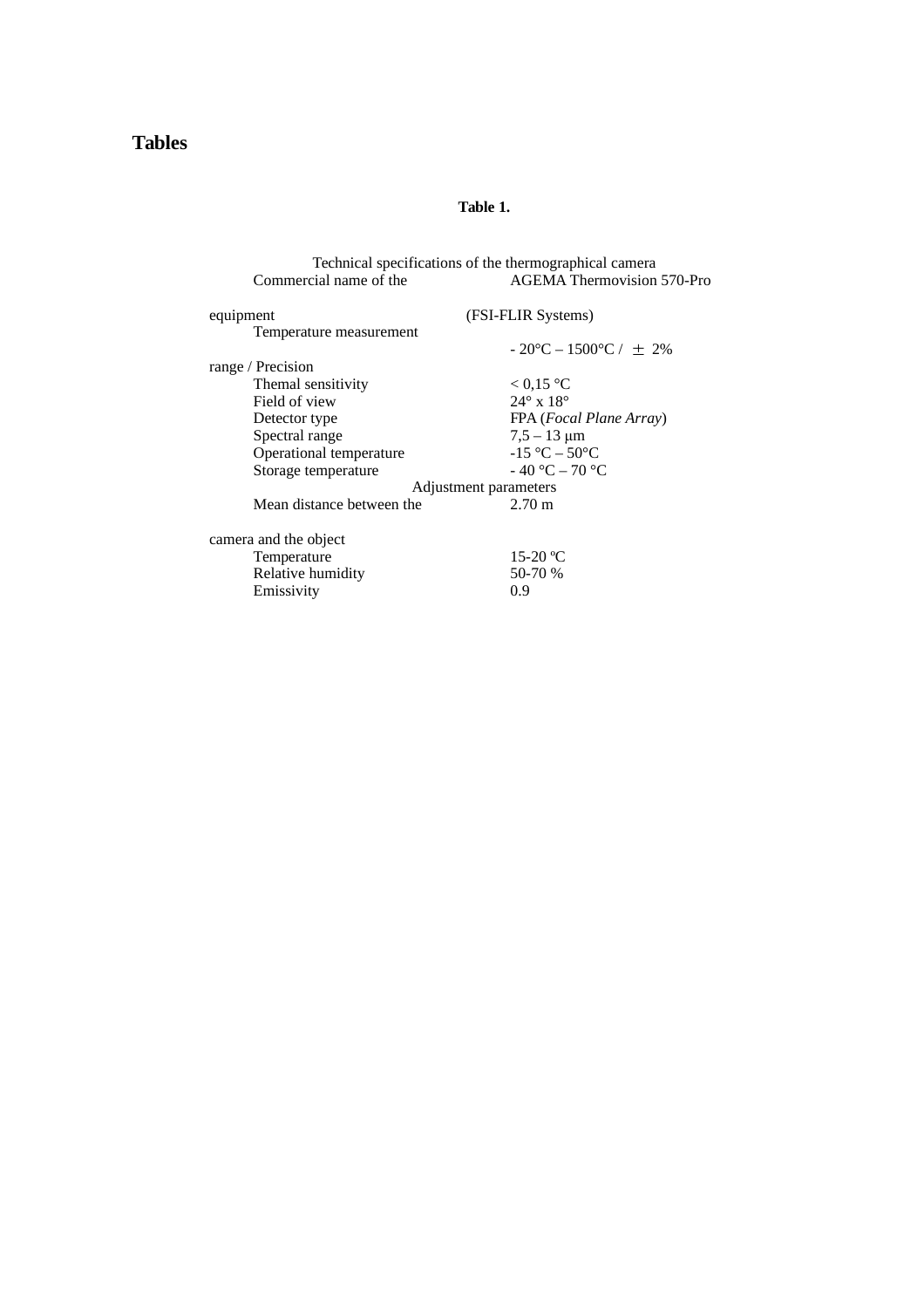# **Figures**



**Figure 1.**

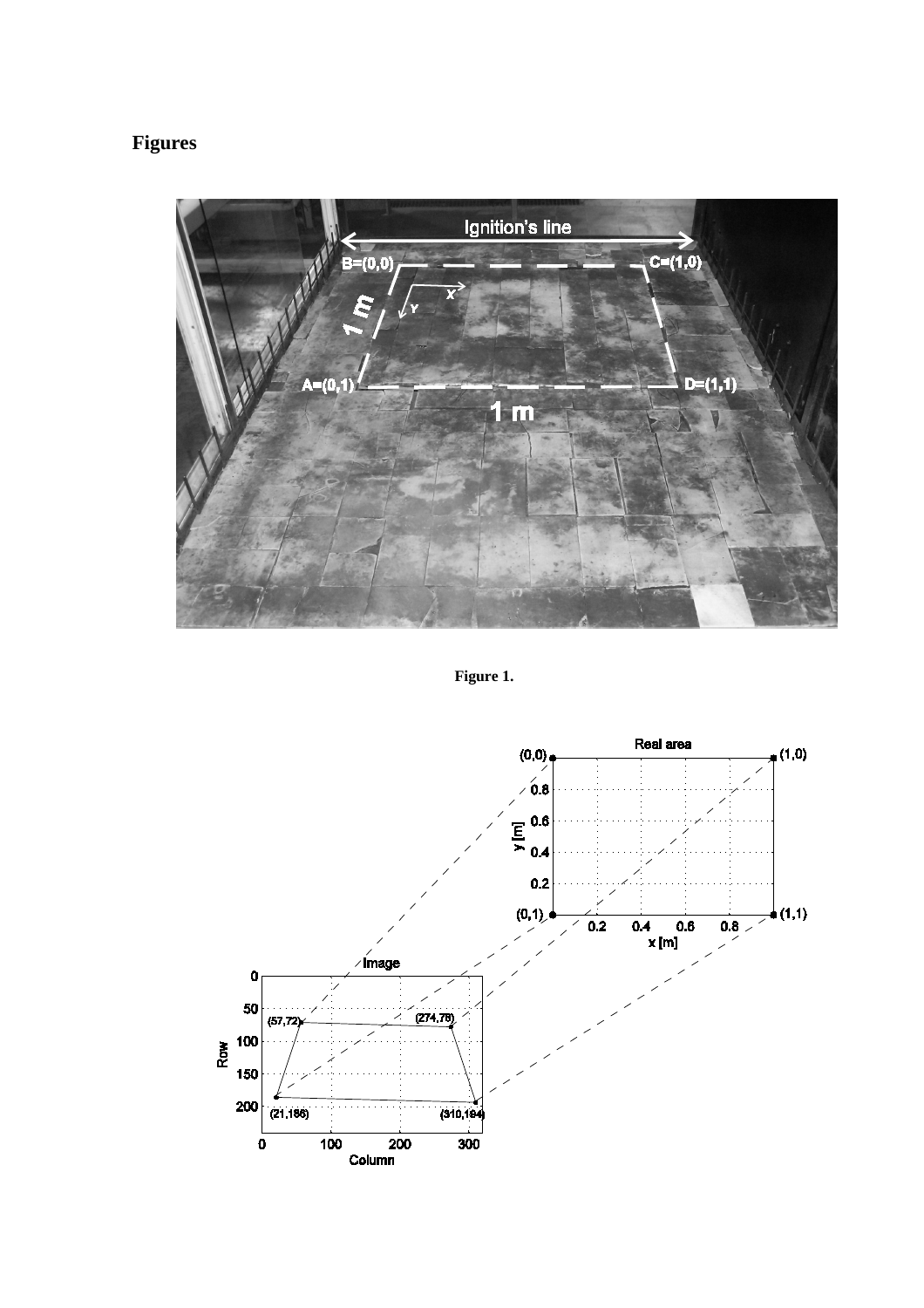



**Figure 3.**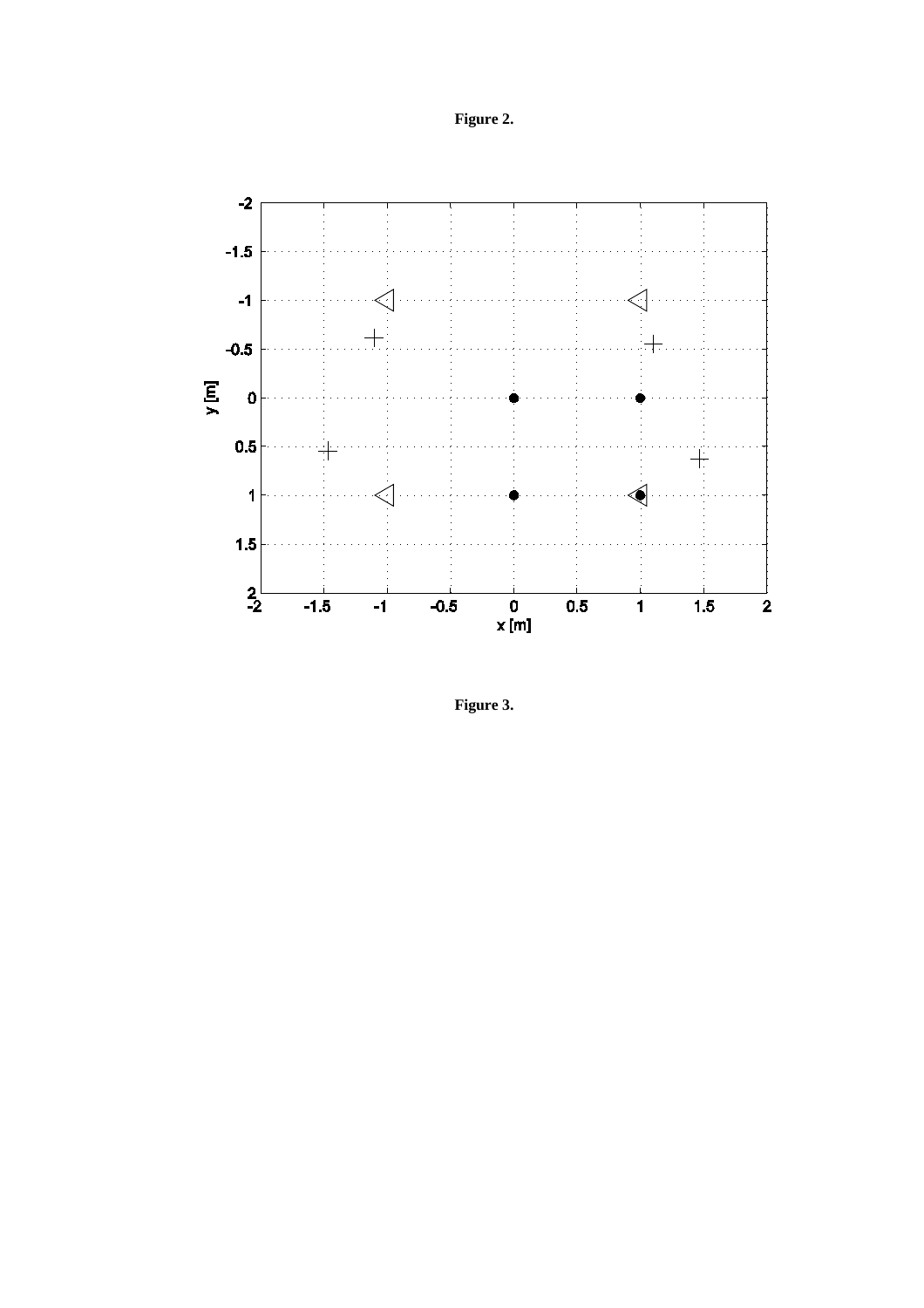

**Figure 4a.**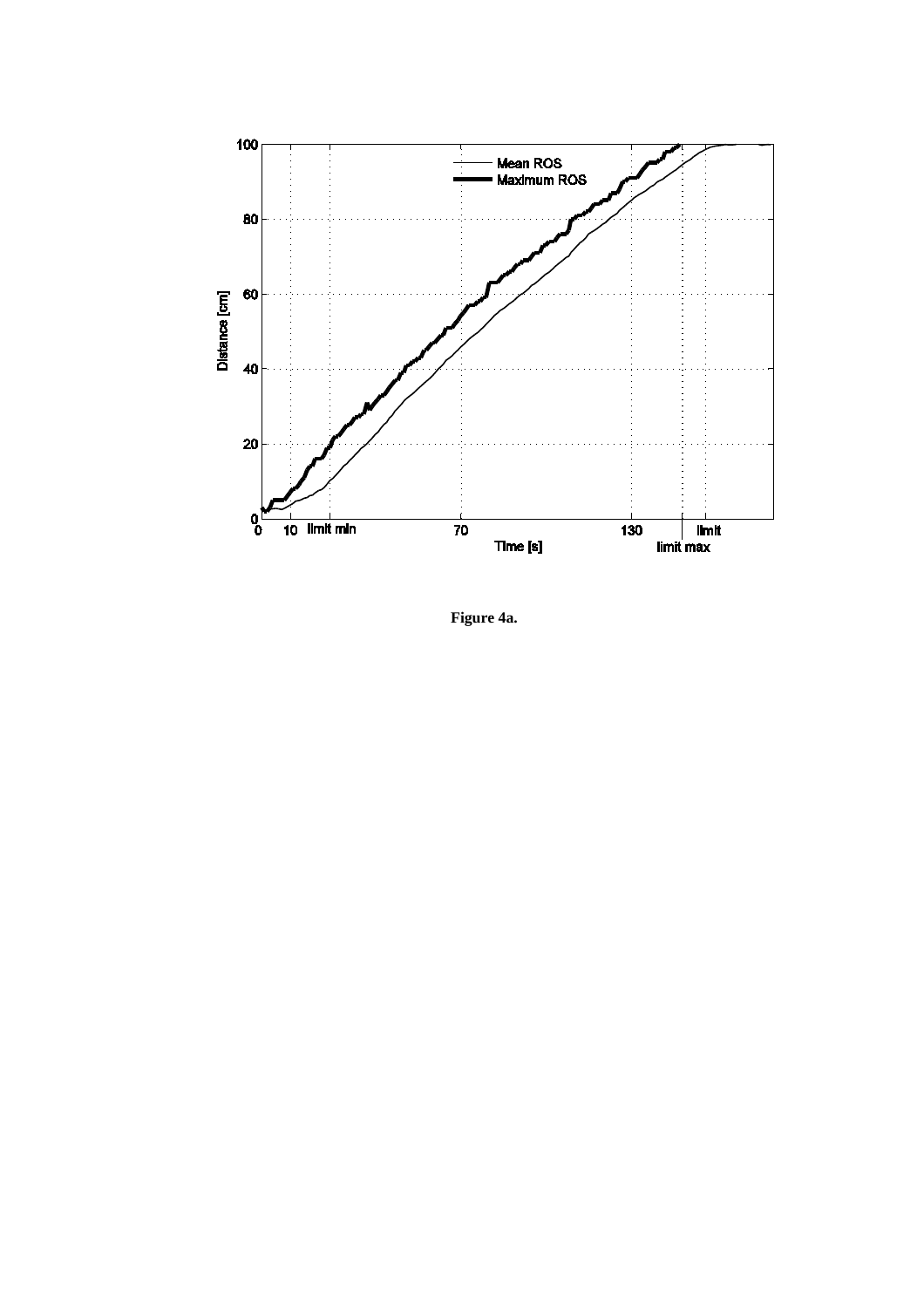

**Figure 4b.**



**Figure 5. a.**



**Figure 5b.**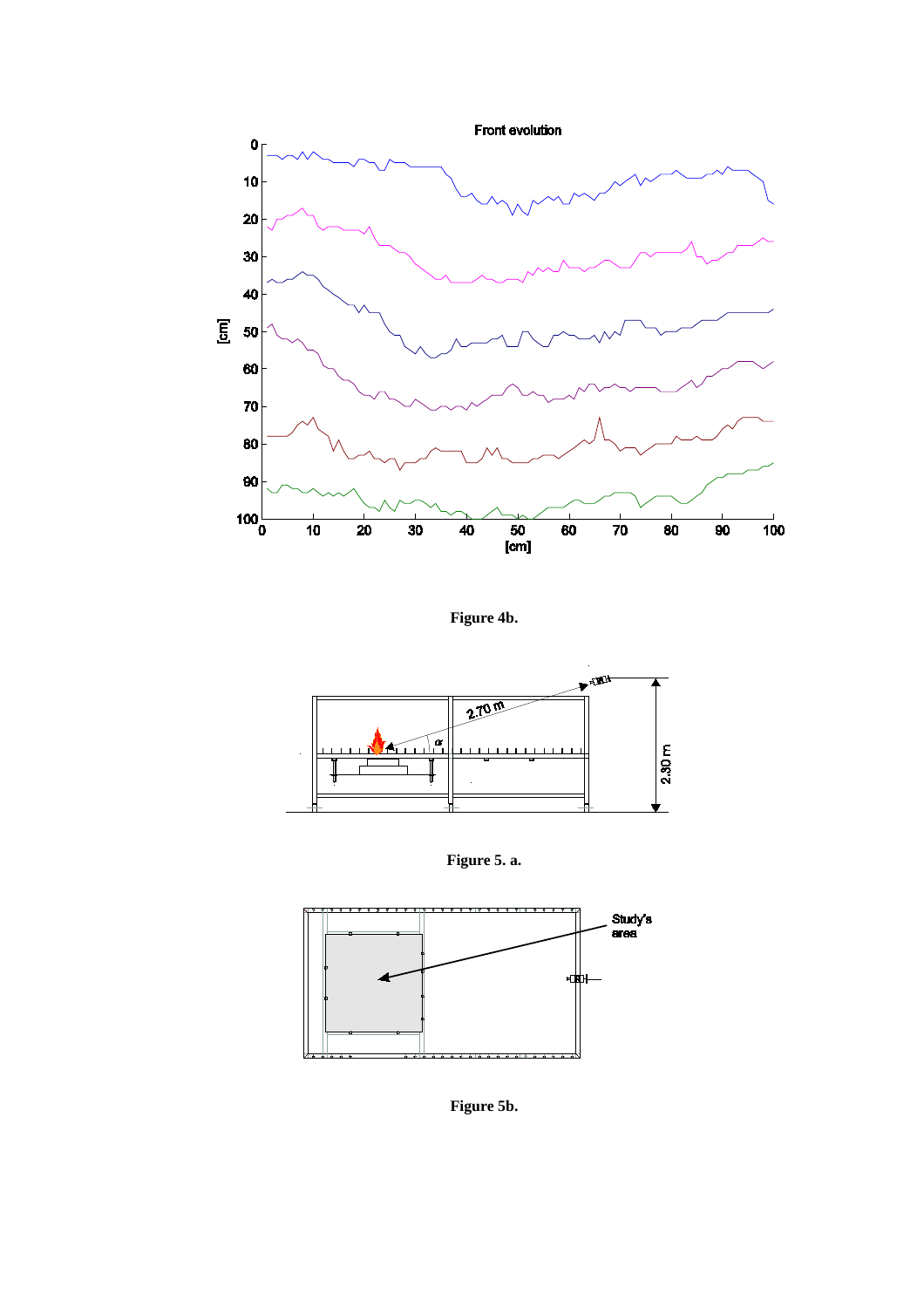

**Figure 5c.**



**Figure 5d.**